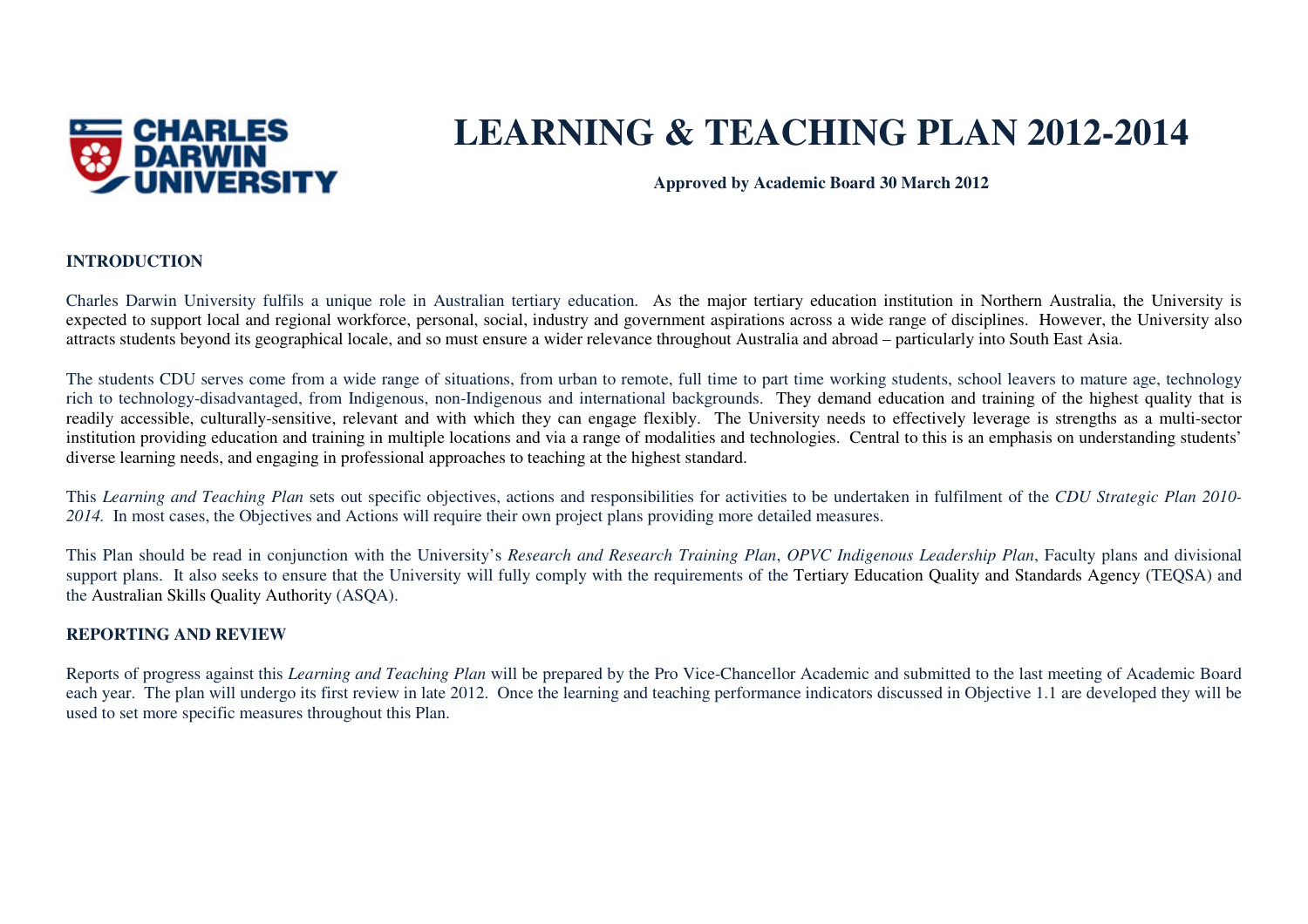# **SUMMARY**

| 1. Enhancing the Quality of    | 1.1 | To develop and implement CDU learning and teaching policies, standards and KPI.                                                   |
|--------------------------------|-----|-----------------------------------------------------------------------------------------------------------------------------------|
| <b>Learning &amp; Teaching</b> |     | To identify, through research and benchmarking, and to promote best practices in teaching.                                        |
|                                | 1.3 | To enhance academic planning and profile management.                                                                              |
|                                |     | To revise the HE Quality Management System (including CARP).                                                                      |
|                                | 1.5 | To revise the VET Quality Management System (including managing Scope of Registration).                                           |
|                                | 1.6 | To optimise and maximise use of learning $\&$ teaching survey data.                                                               |
|                                | 1.7 | To further advance CDU as a culturally safe and inclusive university for Indigenous students.                                     |
|                                |     | To ensure compliance with TEQSA threshold standards and regulations                                                               |
| 2. Enhancing the Student       | 2.1 | To improve students' on-campus experience (with a focus on the academic dimensions).                                              |
| <b>Experience</b>              |     | To create and implement best practice teaching space designs.                                                                     |
|                                | 2.3 | To improve students' on-line experience.                                                                                          |
|                                | 2.4 | To ensure all students have appropriate English language competency to undertake their courses.                                   |
|                                | 2.5 | To improve student retention rates, access and outcomes, particularly for students from an LSES background.                       |
|                                | 2.6 | To increase opportunities for VET students to articulate into HE courses.                                                         |
|                                | 2.7 | To strengthen student uptake of Graduate Attributes through Work Integrated Learning opportunities and ePortfolios.               |
| 3. Strengthening the           | 3.1 | To ensure teaching is informed by research and scholarship in at least three broad fields of study.                               |
| <b>Teaching-Research Nexus</b> | 3.2 | To provide pathways for students into research courses.                                                                           |
| <b>4. Improving Learnline</b>  | 4.1 | To develop an inclusive approach to Learnline management to achieve a shared understanding of, and commitment to, Learnline.      |
|                                | 4.2 | To ensure staff are equipped and qualified to operate Learnline.                                                                  |
|                                | 4.3 | To increase Learnline capacity to facilitate enhanced learner engagement.                                                         |
|                                | 4.4 | To increase Learnline opportunities for VET delivery.                                                                             |
|                                | 4.5 | To increase Learnline sites and site availability.                                                                                |
|                                | 4.6 | To increase public confidence in Learnline.                                                                                       |
|                                | 4.7 | To maintain a stable and effective learning technology environment.                                                               |
|                                | 4.8 | To expand CDU's capacity to produce or acquire high quality digital learning resources.                                           |
| 5. Learning and Expanding      | 5.1 | To expand CDU offerings and grow enrolments through partnerships with other educational providers nationally and internationally. |
| through Educational            | 5.2 | To expand CDU offerings and grow enrolments through franchising CDU courses.                                                      |
| <b>Collaborations.</b>         | 5.3 | To engage in a dynamic and collaborative relationship with NTPFES for the purposes of providing credentialed professional         |
|                                |     | development opportunities for the tri-service and associated markets.                                                             |
|                                | 5.4 | To, in collaboration with Indigenous stakeholders, develop and implement a framework for the mutual recognition of higher         |
|                                |     | education between two cultures.                                                                                                   |
|                                |     | 5.5 To ensure appropriate risk management and quality assurance of educational collaborations.                                    |
|                                |     | 5.6 To review the relationship between CDU and OUA.                                                                               |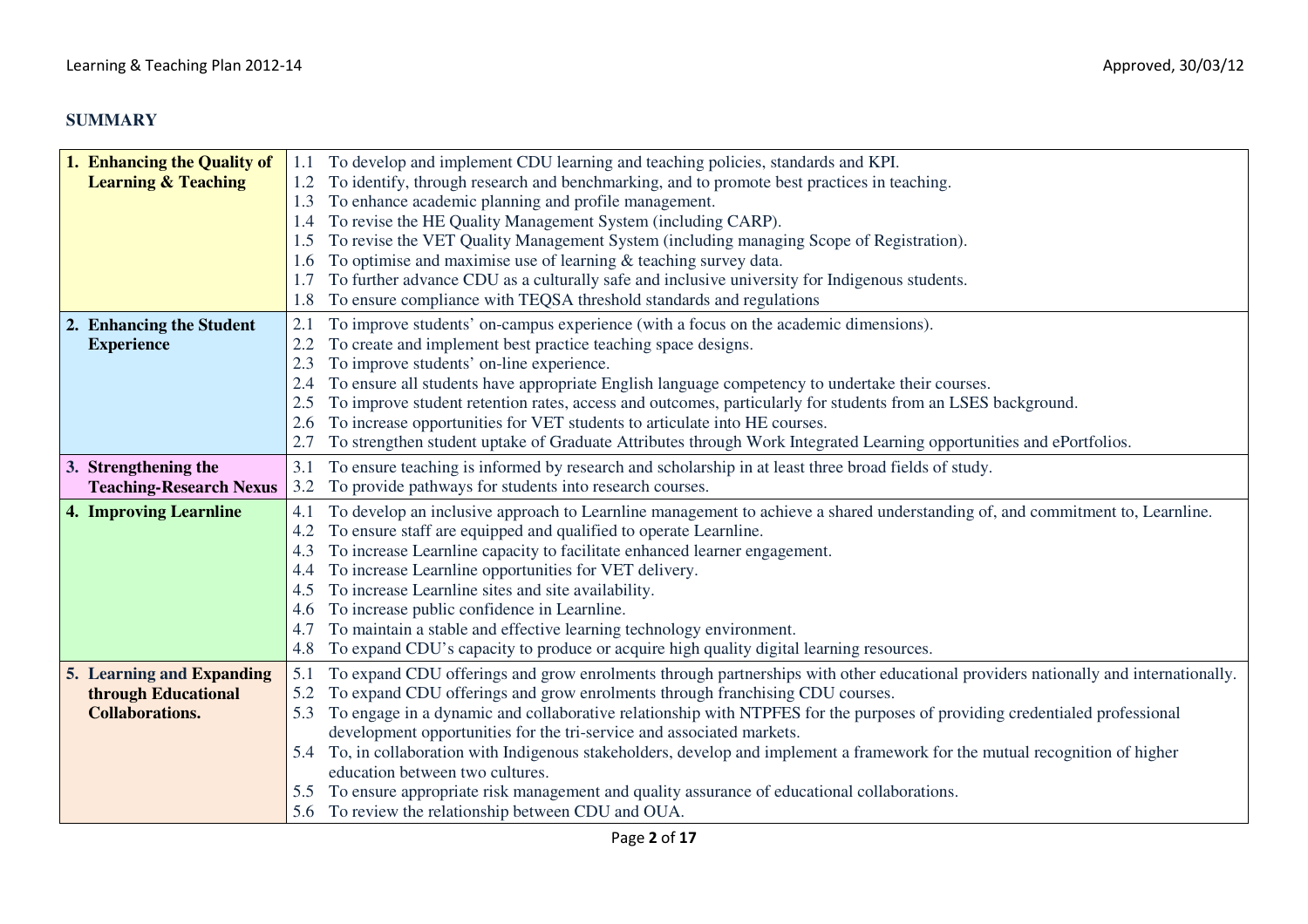## **2012-2014 OBJECTIVES**

## **Table 1. Enhancing the Quality of Learning & Teaching**

| $\#$ | <b>Objective</b>                                             | <b>Actions</b>                                                                                                                                                                                                                                                                                                                                       | <b>Timing</b> | <b>Executive</b><br><b>Responsibility</b> | <b>Result</b>                                                                 |
|------|--------------------------------------------------------------|------------------------------------------------------------------------------------------------------------------------------------------------------------------------------------------------------------------------------------------------------------------------------------------------------------------------------------------------------|---------------|-------------------------------------------|-------------------------------------------------------------------------------|
| 1.1  | To develop and<br>implement CDU learning                     | (a) Establish teaching standards for probation, promotion and<br>professional development purposes.                                                                                                                                                                                                                                                  | End 2012      | <b>PVCA</b>                               | • A L&T dashboard for<br>governance and planning                              |
|      | and teaching policies,<br>standards and KPI.                 | (b) Develop a suite of nationally and internationally benchmarked<br>learning and teaching performance indicators, drawing upon internal<br>best practices, advice from professional bodies (such as ACODE,<br>ASCILITE, CADAD, HERDSA, AAIR) and integrated with<br>Strategic Plan reporting and Commonwealth Government reporting<br>requirements. | Mid 2012      | <b>PVCA</b>                               | purposes.<br>• Improved results in<br>SELTS, MyCEQ, CEQ<br>and ISB scores.    |
|      |                                                              | (c) Design and disseminate a suite of best practice learning and<br>teaching principles and practices (such as authentic learning, active<br>learning, problem-based learning, outcomes-based assessment) for a<br>range of modalities and learning technologies.                                                                                    | End 2012      | <b>PVCA</b>                               |                                                                               |
|      |                                                              | (d) Develop a comprehensive and integrated framework of learning $\&$<br>teaching policies.                                                                                                                                                                                                                                                          | Mid 2012      | CAB<br><b>PVCA</b>                        | • Clarity for academic<br>decision-making.                                    |
|      |                                                              | (e) Close all major policy gaps with regards to learning and teaching at<br>CDU.                                                                                                                                                                                                                                                                     | End 2013      | CAB<br><b>PVCA</b>                        | • Academic risks managed.                                                     |
|      |                                                              | (f) Review and revise the University's assessment and moderation<br>policies and processes.                                                                                                                                                                                                                                                          | End 2012      | CAB<br><b>PVCA</b>                        |                                                                               |
|      |                                                              | (g) Monitor Schools' interpretations of EA workload guidelines and<br>share strategies for teaching workload management.                                                                                                                                                                                                                             | End 2012      | <b>PVCSP</b>                              | • Strategies for teaching<br>workload management<br>formalised.               |
| 1.2  | To identify, through<br>research and<br>benchmarking, and to | Provide professional development opportunities in accordance with<br>(a)<br>research-informed and internationally recognised teaching<br>standards, principles and indicators.                                                                                                                                                                       | Ongoing       | <b>PVCA</b>                               | • Increased participation in<br>PD courses.<br>• Increased staff satisfaction |
|      | promote best practices in<br>teaching.                       | Re-establish annual Learning & Teaching Week to showcase and<br>(b)<br>celebrate best practices.                                                                                                                                                                                                                                                     | End 2012      | <b>PVCA</b>                               | with PD courses.                                                              |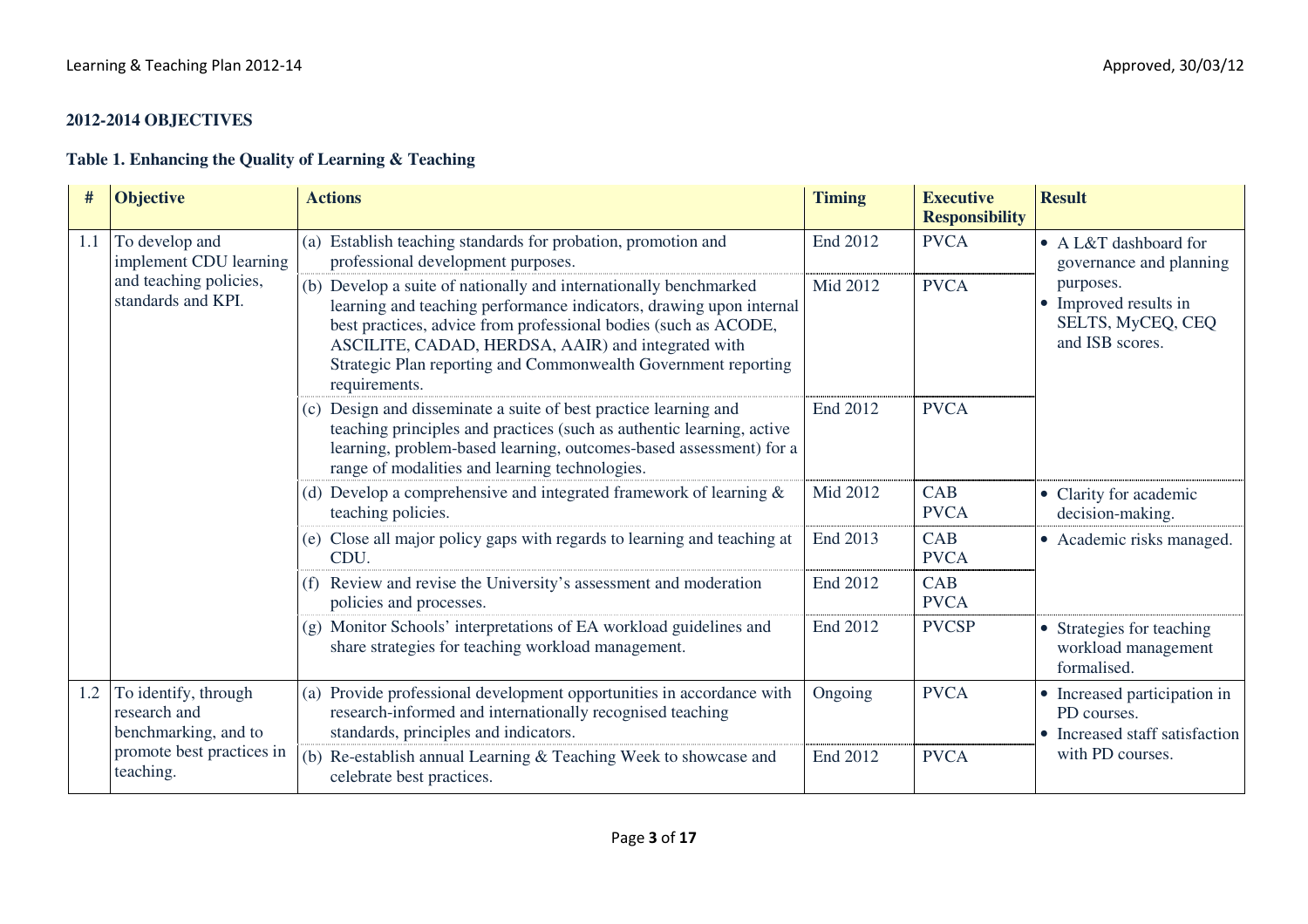| #   | <b>Objective</b>                                                                                     | <b>Actions</b>                                                                                                                                                                                                                                               | <b>Timing</b>                                        | <b>Executive</b><br><b>Responsibility</b>                         | <b>Result</b>                                                                                                                  |
|-----|------------------------------------------------------------------------------------------------------|--------------------------------------------------------------------------------------------------------------------------------------------------------------------------------------------------------------------------------------------------------------|------------------------------------------------------|-------------------------------------------------------------------|--------------------------------------------------------------------------------------------------------------------------------|
|     |                                                                                                      | (c) Revitalise the Graduate Certificate in Teaching & Learning (Higher<br>Education)                                                                                                                                                                         | 2012                                                 | <b>PVCA</b><br><b>PVCLEBA</b>                                     | • Increase GCTL(HE)<br>enrolments.                                                                                             |
|     |                                                                                                      | (d) Introduce a Diploma-level qualification for VET training.                                                                                                                                                                                                | Mid 2012                                             | <b>PVCVET</b>                                                     | • Commence and grow<br>DipVET (or similar)<br>enrolments.                                                                      |
|     |                                                                                                      | (e) Increase number of citation, award applications and DIISRTE OLT<br>grants, and draw upon the expertise of citations and award winners<br>to promote best teaching practices.                                                                             | Ongoing                                              | <b>PVCA</b>                                                       | • Increase number of<br>external award and grant<br>applications and success<br>rates.                                         |
|     |                                                                                                      | (f) Strengthen the value and status of good teaching by revitalising<br>internal awards for excellence in teaching.                                                                                                                                          | 2013                                                 | <b>PVCA</b><br>Dir SSP                                            | • Increase number of<br>applicants for internal<br>awards.                                                                     |
| 1.3 | To enhance Academic<br>Planning and Profile<br>management and<br>associate staffing<br>requirements. | Review the HE Academic Profile to ensure a high quality, relevant<br>(a)<br>and financially viable suite of offerings aligned to Commonwealth<br>funding arrangements, with Admission standards that are<br>commensurate with appropriate sector benchmarks. | Mid 2012                                             | <b>DVC</b>                                                        | • A relevant, high quality<br>and financially viable<br>suite of courses.<br>Admission criteria rated<br>as Low risk by TEQSA. |
|     |                                                                                                      | (b) Ensure that the University's course offerings meet the current needs<br>to industries and employers by strengthening mechanisms for<br>seeking stakeholder input, such as Course Advisory Groups (CAGs)<br>or similar mechanism.                         | All Degree<br>Courses have<br>active CAGs<br>by 2013 | <b>PVCHESE</b><br><b>PVCVET</b><br><b>PVCLEBA</b><br><b>PVCIL</b> | • Increase in Employer<br>satisfaction with CDU<br>courses and graduates.                                                      |
|     |                                                                                                      | Ensure that the University is responsive to the impact of its HE<br>(c)<br>courses via graduates in the workplace through Employer surveys<br>(VET already has an Employer Survey).                                                                          | By end 2013                                          | <b>PVCA</b><br><b>PVCSP</b>                                       |                                                                                                                                |
|     |                                                                                                      | (d) Establish a working party to explore expanding Summer Semester<br>opportunities for students, including consideration of challenges,<br>benchmark practices and alternative growth strategies.                                                           | 2012                                                 | <b>PVCA</b>                                                       | • Growth in summer<br>semester enrolments.                                                                                     |
|     |                                                                                                      | Establish a planning and review process for current and potential<br>(e)<br>HE offerings at the Alice Springs Campus.                                                                                                                                        | 2012                                                 | <b>DVC</b>                                                        | <b>Growth in Alice Springs</b><br>HE enrolments.                                                                               |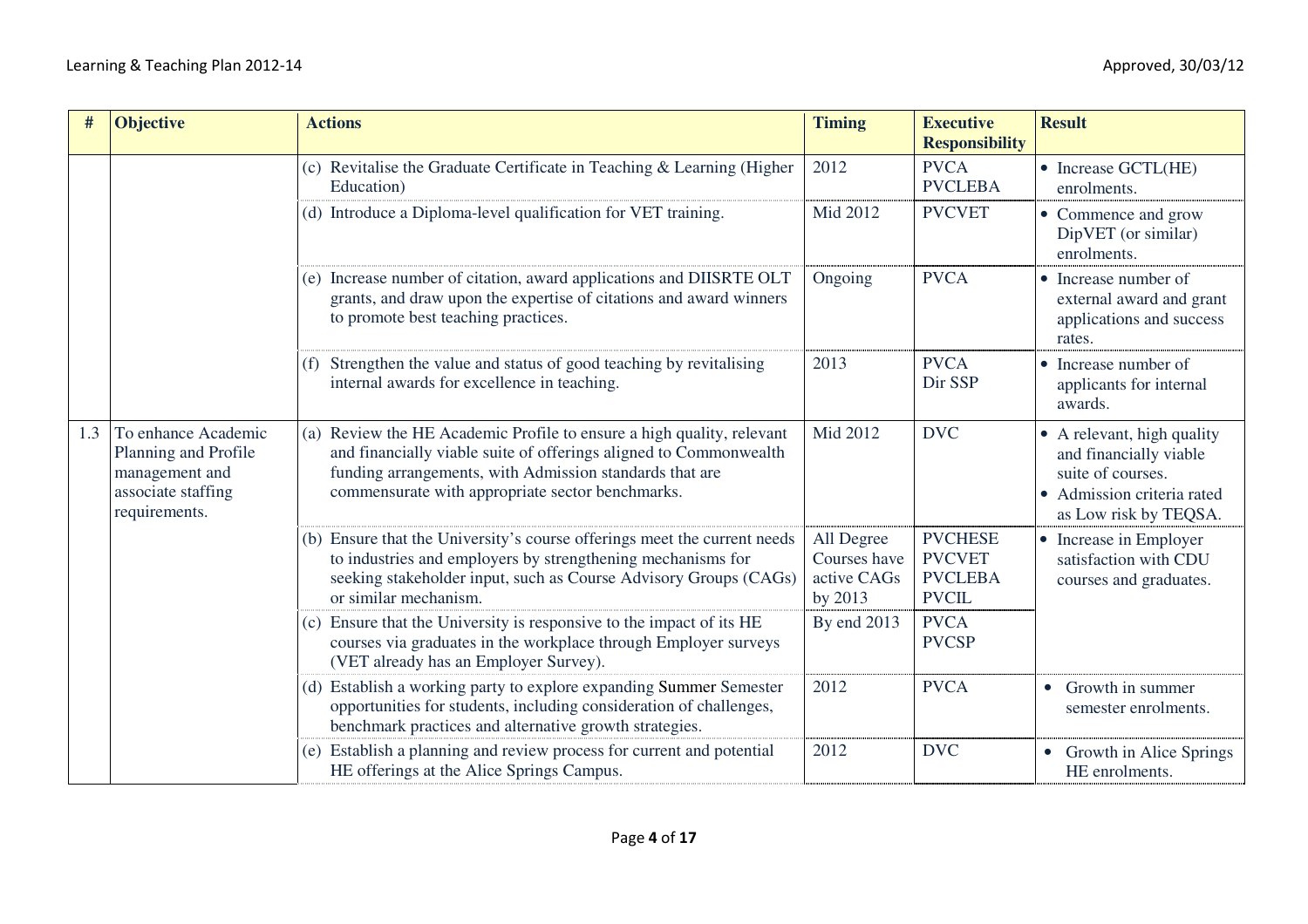|     | <b>Objective</b>                                                                                                                                            | <b>Actions</b>                                                                                                                                                                                                                                                                                                                                          | <b>Timing</b>                                                                                  | <b>Executive</b><br><b>Responsibility</b>  | <b>Result</b>                                                                                                                                                                  |
|-----|-------------------------------------------------------------------------------------------------------------------------------------------------------------|---------------------------------------------------------------------------------------------------------------------------------------------------------------------------------------------------------------------------------------------------------------------------------------------------------------------------------------------------------|------------------------------------------------------------------------------------------------|--------------------------------------------|--------------------------------------------------------------------------------------------------------------------------------------------------------------------------------|
|     |                                                                                                                                                             | (f) Review the academic staffing profile and develop appropriate<br>recruitment and staff development strategies to ensure sufficient<br>numbers of senior staff per field of education, adequate staff to<br>student ratios in fields of education; and qualifications at least one<br>AQF level above that of the highest course in which they teach. | 2012                                                                                           | <b>DVC</b><br><b>PVCSP</b><br><b>EDCS</b>  | Students benefit from<br>$\bullet$<br>appropriate staffing<br>profile.<br>CDU rated as Low risk<br>$\bullet$<br>in these areas by<br>TEQSA.                                    |
| 1.4 | To ensure the HE Quality<br>Management System<br>(including CARP)<br>effectively supports<br>learning and teaching.                                         | (a) Establish new unit and course accreditation and review policy and<br>process, emphasising professional approaches to teaching and<br>complying with TEQSA's Provider Course Accreditation Standards.                                                                                                                                                | New CARP<br>process in<br>place for the<br>start of the<br>R&P stage<br>for 2014<br>offerings. | <b>PVCA</b>                                | • Accreditation conducted<br>in a timely manner.<br>• Accreditation and review<br>regarded by academic<br>staff as the primary<br>academic quality<br>assurance and continuous |
|     |                                                                                                                                                             | (b) Establish Annual Course Reports, including appropriate trends and<br>benchmarks.                                                                                                                                                                                                                                                                    | End 2012                                                                                       | <b>PVCA</b><br><b>PVCSP</b>                | improvement processes.<br>• All courses compliant                                                                                                                              |
|     |                                                                                                                                                             | (c) Establish Annual Peer Unit Reviews.                                                                                                                                                                                                                                                                                                                 | End 2012                                                                                       | <b>PVCA</b><br><b>PVCSP</b>                | with TEQSA Threshold<br>Standards (incl. AQF).                                                                                                                                 |
|     |                                                                                                                                                             | (d) Design and implement new electronic management system for HE<br>QMS.                                                                                                                                                                                                                                                                                | 2013                                                                                           | <b>PVCA</b><br><b>PVCSP</b>                | • All HE course materials<br>managed in a single<br>repository.                                                                                                                |
| 1.5 | To ensure the VET<br><b>Quality Management</b><br>System (including<br>managing Scope of<br>Registration) effectively<br>supports learning and<br>training. | Revise new CARP-type process for VET, emphasising professional<br>(a)<br>approaches to training and ensuring compliance with ASQA<br>Standards and integrating VET QA with the University's Academic<br>Governance processes;                                                                                                                           | End 2012                                                                                       | <b>PVCVET</b><br><b>PVCA</b><br><b>CAB</b> | • Changes to Scope of<br>Registration managed in a<br>timely and efficient<br>manner.<br>• Address relevant VET<br>audit issues.                                               |
|     |                                                                                                                                                             | (b) Design and implement new electronic management system for VET<br>QMS.                                                                                                                                                                                                                                                                               | 2013                                                                                           | <b>PVCA</b>                                | • All VET course materials<br>managed through a single<br>repository.                                                                                                          |
| 1.6 | To optimise and<br>maximise use of learning                                                                                                                 | (a) Establish LTC oversight of surveys to ensure optimal academic<br>engagement with the survey information.                                                                                                                                                                                                                                            | March 2012                                                                                     | <b>PVCA</b>                                | • Improved utilisation of                                                                                                                                                      |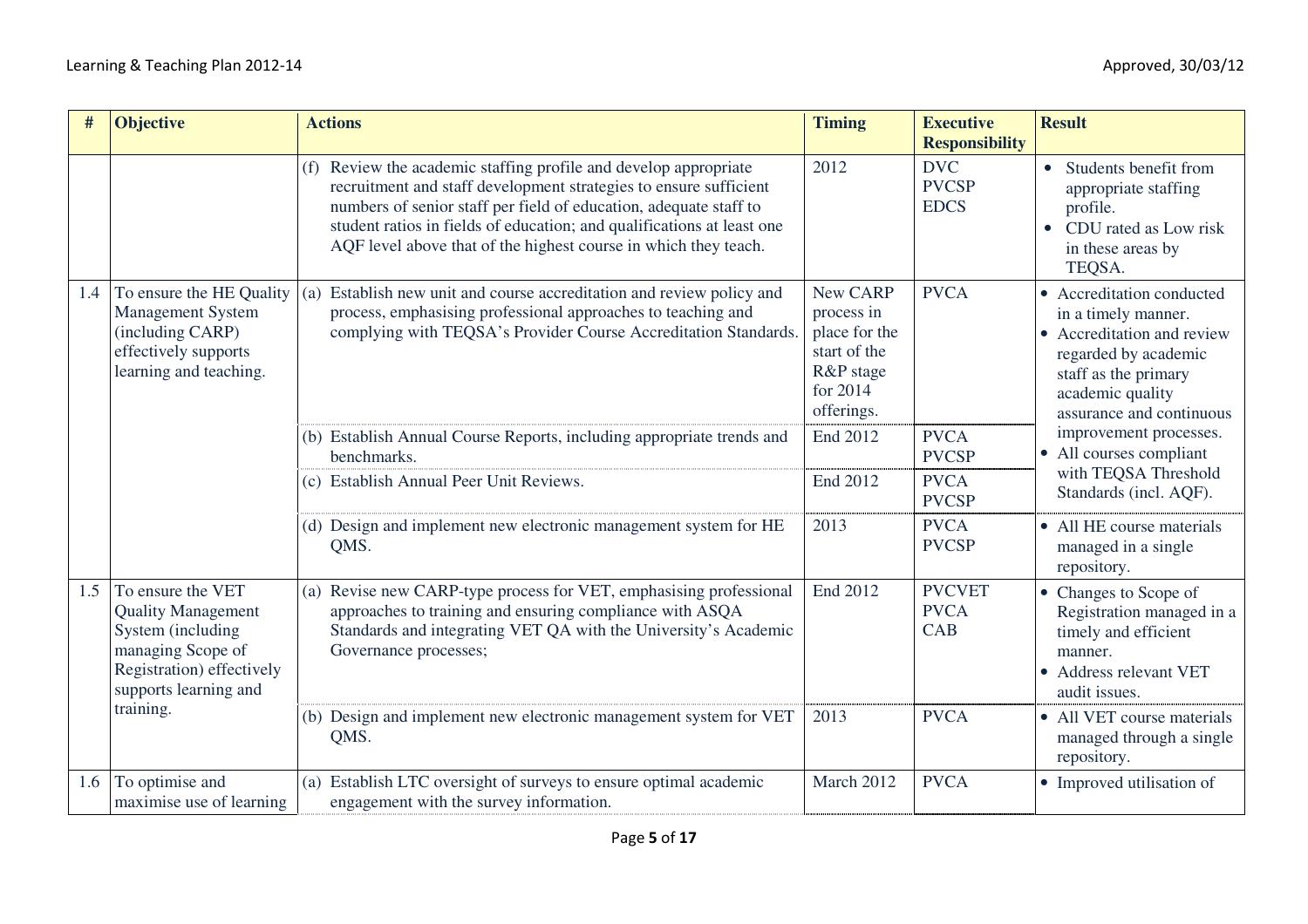| #   | <b>Objective</b>                                                                                       | <b>Actions</b>                                                                                                                                                                                     | <b>Timing</b>                                     | <b>Executive</b><br><b>Responsibility</b> | <b>Result</b>                                                                                    |
|-----|--------------------------------------------------------------------------------------------------------|----------------------------------------------------------------------------------------------------------------------------------------------------------------------------------------------------|---------------------------------------------------|-------------------------------------------|--------------------------------------------------------------------------------------------------|
|     | & teaching survey data.                                                                                | (b) Review SELTS (Unit and Teaching) to improve relevance,<br>efficiency and quality of reporting.                                                                                                 | In time for<br>Semester 2,<br>2012<br>deployment. | <b>PVCA</b>                               | teaching evaluation<br>surveys.<br>$\bullet$ Decrease in <i>ad hoc</i><br>surveys and associated |
|     |                                                                                                        | (c) Introduce University Experience Survey (UES) as required by the<br>Commonwealth Government.                                                                                                    | As directed<br>by DIISRTE                         | <b>PVCSP</b><br><b>PVCA</b>               | risks.<br>• Increased survey response                                                            |
|     |                                                                                                        | (d) Explore utilisation of social media for the collection of evaluative<br>information from students.                                                                                             | Report in<br>2013                                 | <b>PVCSP</b><br><b>PVCA</b>               | rates.                                                                                           |
|     |                                                                                                        | (e) Revitalise response reporting to increase usefulness.                                                                                                                                          | 2012                                              | <b>PVCSP</b><br><b>PVCA</b>               |                                                                                                  |
| 1.7 | To further advance CDU<br>as a culturally safe and<br>inclusive university for<br>Indigenous students. | (a) Develop an Indigenous Learning & Teaching Quality Framework.                                                                                                                                   | 2013                                              | <b>PVCIL</b><br><b>PVCA</b>               | • Increase retention and<br>success of Indigenous<br>students.                                   |
| 1.8 | To ensure compliance<br>with TEQSA threshold<br>standards and regulations.                             | (b) Provide training for academic staff on the new TEQSA course<br>standards (i.e. based on AQF) and review current courses for<br>compliance and for new opportunities that the standards enable. | Mid 2012                                          | <b>PVCA</b><br>CAB                        | • CDU assessed as low risk<br>(of not complying with<br>Threshold Standards) by                  |
|     |                                                                                                        | (c) Establish CDU policy on levels of study.                                                                                                                                                       | End 2012                                          | <b>PVCA</b>                               | TEQSA.                                                                                           |
|     |                                                                                                        | (d) Integrate threshold standards into CARP processes and academic<br>policies.                                                                                                                    | 2012                                              | <b>PVCA</b>                               | • Full compliance with<br>AQF demonstrable by the<br>end of 2014.                                |
|     |                                                                                                        | (e) Conduct internal review of progress against AUQA 2011 Audit<br>Report.                                                                                                                         | August 2012                                       | <b>PVCA</b>                               |                                                                                                  |
|     |                                                                                                        | (f) Conduct an assessment against TEQSA Regulatory Risk<br>Framework to determine potential risk issues for CDU.                                                                                   | By end 2012                                       | <b>PVCA</b>                               |                                                                                                  |
|     |                                                                                                        | (g) Conduct an overall compliance assessment against TEQSA<br>threshold standards.                                                                                                                 |                                                   |                                           |                                                                                                  |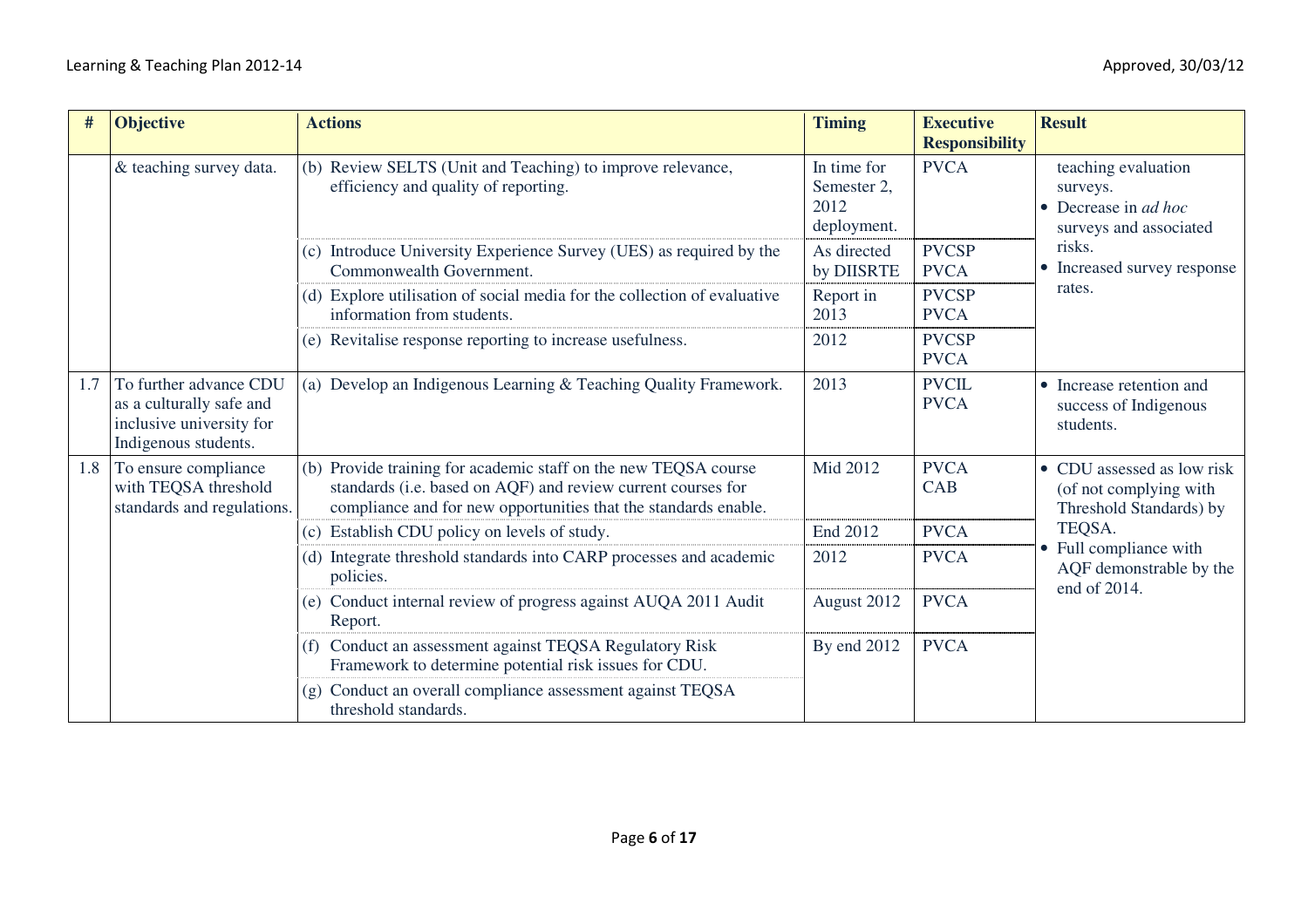#### **Table 2. Enhancing the Student Experience**

| #   | Objective                                                                                      | <b>Actions</b>                                                                                                                                                                                                                                                    | <b>Timing</b> | <b>Executive</b><br><b>Responsibility</b>                                                    | <b>Outcomes</b>                                                                                                                             |
|-----|------------------------------------------------------------------------------------------------|-------------------------------------------------------------------------------------------------------------------------------------------------------------------------------------------------------------------------------------------------------------------|---------------|----------------------------------------------------------------------------------------------|---------------------------------------------------------------------------------------------------------------------------------------------|
| 2.1 | To improve students' on-<br>campus experience (with<br>a focus on the academic<br>dimensions). | Undertake an analysis of student views regarding the on-campus<br>(a)<br>experience (e.g. satisfaction with classrooms; face to face teaching;<br>campus-based activities; accommodation & catering) to identify key<br>issues and opportunities for improvement. | 2012          | <b>PVCA</b>                                                                                  | • Improvements in the<br>relevant items on<br>standard indicators<br>(SELTS, MyCEQ, CEQ,                                                    |
|     |                                                                                                | (b) Ensure that teaching practices take into consideration the needs of<br>learners engaging with the unit via a range of modalities and<br>technologies.                                                                                                         | Ongoing       | <b>PVCA</b>                                                                                  | FYE, AUSSE, ISB and<br>Learner Questionnaire).<br>Improved positioning in                                                                   |
|     |                                                                                                | (c) Provide increased opportunities for potential students to participate<br>in activities on CDU campuses.                                                                                                                                                       | Ongoing       | <b>PVCVET</b><br><b>PVCLEBA</b><br><b>PVCEHSE</b><br><b>PVCA</b><br><b>EDCS</b><br>Dir. MACE | public ranking schemes.                                                                                                                     |
| 2.2 | To create and implement<br>best practice teaching<br>space designs.                            | Create standardised flexible teaching space designs prioritising<br>(a)<br>small flat, large flat and tiered rooms. Designs to accommodate<br>flexible modalities of learner engagement.                                                                          | March 2012    | <b>PVCA</b>                                                                                  | • Improved internal and<br>online student<br>satisfaction with teaching                                                                     |
|     |                                                                                                | (b) Implement designs throughout centrally managed teaching spaces<br>(e.g. Red 6).                                                                                                                                                                               | 2012          | <b>EDFAS</b>                                                                                 | spaces (using relevant<br>items on standard                                                                                                 |
|     |                                                                                                | (c) Develop mechanisms for collaboratively researching and testing<br>new hardware technologies and operating systems (e.g. notebooks,<br>tablets, clickers) to determine optimal utilisation for teaching<br>purposes.                                           | 2012-3        | <b>PVCA</b>                                                                                  | surveys).<br>Provision of informed<br>$\bullet$<br>guidelines on utilisation<br>of different technologies<br>for teaching purposes.         |
| 2.3 | To improve students' on-<br>line academic learning<br>experience.                              | Establish rules and guidelines for ensuring online learning resources<br>(a)<br>are of appropriate quality, size, format and accessibility.                                                                                                                       | End 2012      | <b>PVCA</b>                                                                                  | Reduction in number of<br>$\bullet$<br>student complaints about<br>accessibility and quality<br>of Learnline sites and<br>learning content. |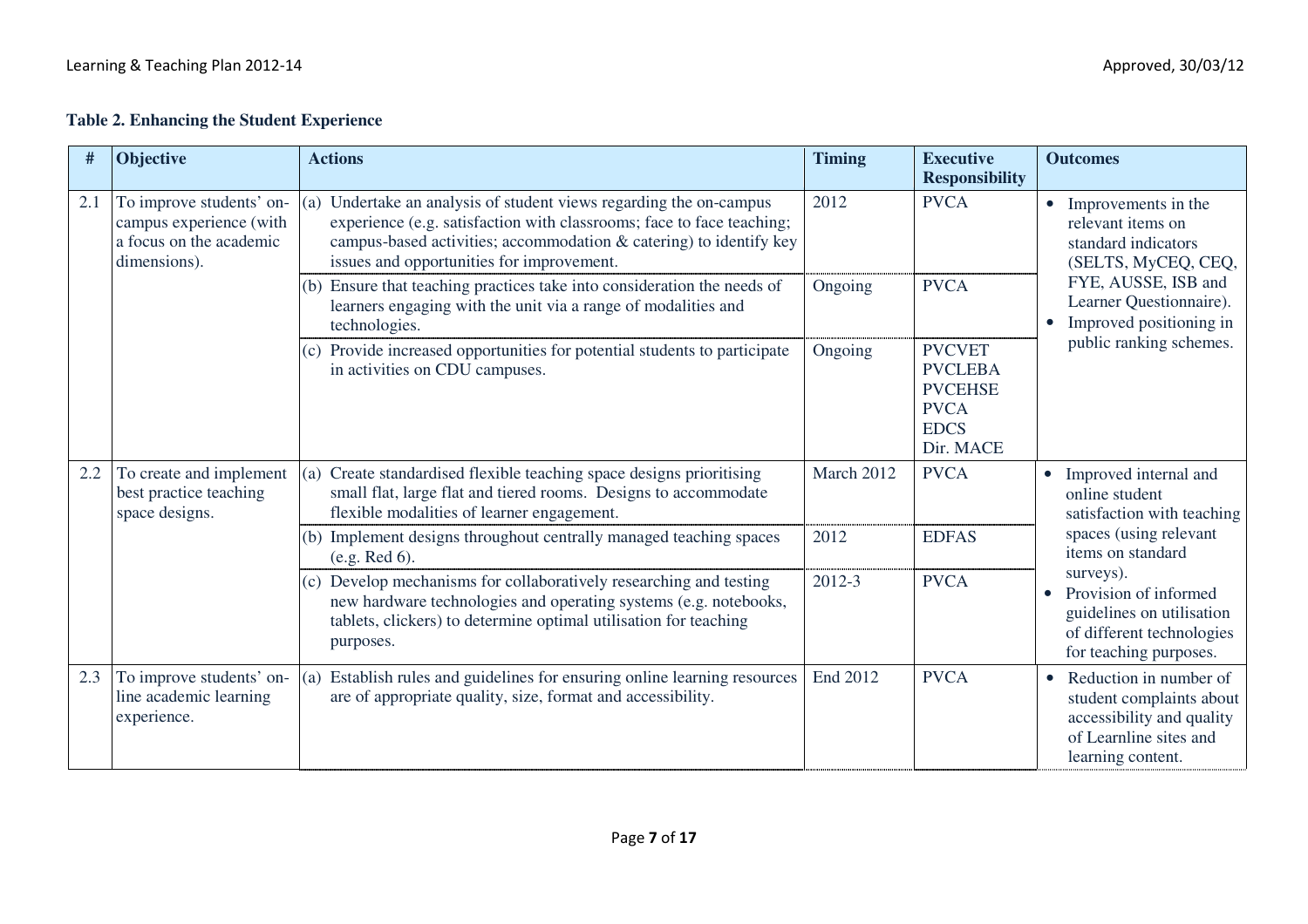|     |                                                                                                                         | (b) Improve Learnline site quality control criteria through LSG, and<br>devolve checking responsibility to Schools, with OLT maintaining<br>an audit role.                                                                                                                                                                | 2012-3                                                                                                                                                  | <b>PVCA</b>                                       | • Learnline unit standard<br>production timelines met<br>by Schools: 90% by<br>2013; 95% by 2014.                                                   |                                                                                |
|-----|-------------------------------------------------------------------------------------------------------------------------|---------------------------------------------------------------------------------------------------------------------------------------------------------------------------------------------------------------------------------------------------------------------------------------------------------------------------|---------------------------------------------------------------------------------------------------------------------------------------------------------|---------------------------------------------------|-----------------------------------------------------------------------------------------------------------------------------------------------------|--------------------------------------------------------------------------------|
|     |                                                                                                                         | (c) Acquire and utilise Bb Analytics to develop a better understanding<br>of the patterns and efficacy of student utilisation of Learnline.                                                                                                                                                                               | 2014                                                                                                                                                    | <b>PVCA</b>                                       | • New information<br>available to assist with<br>improvements to<br>curriculum design.                                                              |                                                                                |
| 2.4 | To ensure all students<br>have appropriate English<br>language competency to<br>undertake their courses.                | Ensure appropriate English language competency criteria, and<br>(a)<br>associated testing or evidentiary processes, are in place for all<br>cohorts of students.                                                                                                                                                          | 2013                                                                                                                                                    | <b>PVCA</b>                                       | • All students meet<br>established English<br>language criteria.                                                                                    |                                                                                |
| 2.5 | To improve student<br>retention rates, access and<br>outcomes, particularly for<br>students from an LSES<br>background. | Conduct research to better understand the patterns and reasons for<br>(a)<br>student attrition (complete and partial) and retention, with a view to<br>improving the quality, accessibility and relevance of the learning<br>experience for students generally and for students from an LSES<br>background in particular. | 2012                                                                                                                                                    | <b>PVCSP</b><br><b>PVCA</b>                       | • Increase overall student<br>retention by 5% per<br>annum for three years.<br><b>Achieve Compact LSES</b><br>$\bullet$<br>participation targets of |                                                                                |
|     |                                                                                                                         | (b) Develop and implement unit delivery strategies that respond to the<br>needs identified from research on retention and attrition.                                                                                                                                                                                      | 2012                                                                                                                                                    | <b>PVCA</b><br><b>PVCLEBA</b><br><b>PVCEHSE</b>   | 13.89% in 2012; 14.29%<br>in 2013; and 14.89% in<br>2014.                                                                                           |                                                                                |
|     |                                                                                                                         | (c) Develop and implement student support services that respond to the<br>needs identified from research on retention.                                                                                                                                                                                                    | Ongoing                                                                                                                                                 | <b>EDCS</b>                                       |                                                                                                                                                     |                                                                                |
| 2.6 | To increase opportunities<br>for VET students to                                                                        | (a) Develop specific articulation pathways from VET to HE and vice-<br>versa.                                                                                                                                                                                                                                             | 2012                                                                                                                                                    | <b>PVCA</b>                                       | • Increased numbers of<br>VET students                                                                                                              |                                                                                |
|     | articulate into HEd<br>courses.                                                                                         | (b) Develop collaborative VET-HE courses.                                                                                                                                                                                                                                                                                 | First dual<br>qualification<br>by 2013.                                                                                                                 | <b>PVCVET</b><br><b>PVCLEBA</b><br><b>PVCEHSE</b> | articulating into HE<br>courses.                                                                                                                    |                                                                                |
| 2.7 | To strengthen student                                                                                                   | Integrate various WIL processes under a single WIL framework.<br>(a)                                                                                                                                                                                                                                                      | 2012                                                                                                                                                    | <b>PVCA</b>                                       | • Measurable achievement                                                                                                                            |                                                                                |
|     | uptake of Graduate<br>Attributes through Work                                                                           | (b) Develop web portals in partnership with IRU and Chamber of<br>Commerce.                                                                                                                                                                                                                                               | 2012                                                                                                                                                    | <b>PVCA</b>                                       | of various Graduate<br>Attributes.                                                                                                                  |                                                                                |
|     | opportunities and<br>ePortfolios.                                                                                       | <b>Integrated Learning</b>                                                                                                                                                                                                                                                                                                | Develop WIL Special Unit electives, particularly for use in courses<br>(c)<br>that do not have formally established placements/practicum<br>components. | 2012                                              | <b>PVCA</b>                                                                                                                                         | Improved employer<br>$\bullet$<br>satisfaction ratings.<br>• Improved graduate |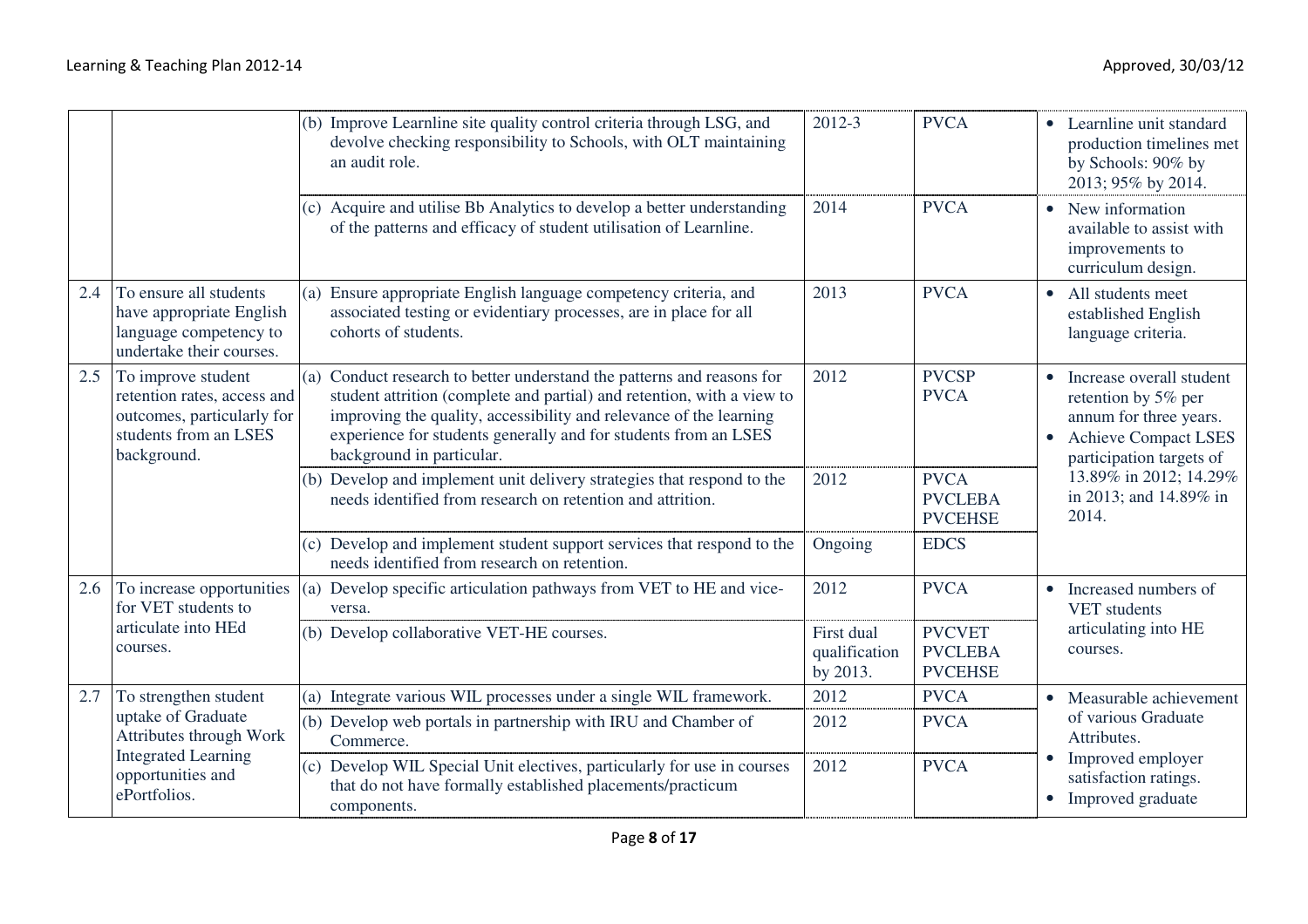| (d) Develop Non-credit WIL opportunities, particularly with a focus on $\vert$ 2013<br>community engagement, service and leadership.                                                                                        |      | <b>PVCA</b> | satisfaction ratings.<br><b>Increased Graduate</b> |
|-----------------------------------------------------------------------------------------------------------------------------------------------------------------------------------------------------------------------------|------|-------------|----------------------------------------------------|
| (e) Develop policy and guidelines for the use of ePortfolios in CDU<br>courses as a means of facilitating greater student ownership of, and<br>investment in, the totality of their learning activities and<br>experiences. | 2013 | <b>PVCA</b> | employment.                                        |

#### **Table 3. Strengthening the Teaching-Research Nexus**

| #   | <b>Objective</b>                                                                                                        | <b>Actions</b>                                                                                                                                                                                                                                                                                                                                                   | <b>Timing</b>                      | <b>Executive</b><br><b>Responsibility</b>                         | <b>Outcomes</b>                                                                                                                                                                                          |
|-----|-------------------------------------------------------------------------------------------------------------------------|------------------------------------------------------------------------------------------------------------------------------------------------------------------------------------------------------------------------------------------------------------------------------------------------------------------------------------------------------------------|------------------------------------|-------------------------------------------------------------------|----------------------------------------------------------------------------------------------------------------------------------------------------------------------------------------------------------|
| 3.1 | To ensure teaching is<br>informed by research and<br>scholarship in at least<br>three broad fields of<br>study (ASCED). | Using teaching research grants and internal teaching seminars,<br>(a)<br>strengthen and build clear understandings for learning based on<br>various types of research evidence: notions of inquiry; how<br>disciplinary knowledges inform professional contexts; and<br>particularly the importance of place-based research within local and<br>global contexts. | First grants<br>awarded in<br>2013 | <b>PVCA</b>                                                       | • Improved student<br>satisfaction with<br>curriculum and teaching.<br>• Improved staff<br>satisfaction with the<br>academic environment.<br>• Compliance with<br>TEQSA's Provider<br>Category standards |
|     |                                                                                                                         | (b) Demonstrate, through the revised CARP process, how curriculum<br>design and content is sustainably informed by research undertaken<br>by CDU staff.                                                                                                                                                                                                          | 2013                               | <b>PVCA</b>                                                       |                                                                                                                                                                                                          |
|     |                                                                                                                         | Promote the scholarship and research of learning and teaching<br>(c)<br>practices as a core component of academic work through<br>professional development opportunities, promotion criteria and<br>workload allocation models.                                                                                                                                  | 2013                               | <b>PVCEHSE</b><br><b>PVCLEBA</b><br><b>PVCIL</b><br><b>PVCA</b>   |                                                                                                                                                                                                          |
| 3.2 | To provide pathways for<br>students into research<br>courses.                                                           | (a) Promote research skills within all undergraduate courses.                                                                                                                                                                                                                                                                                                    | 2013                               | <b>PVCEHSE</b><br><b>PVCLEBA</b><br><b>PVCIL</b>                  | All Bachelor courses<br>include formal research<br>training.                                                                                                                                             |
|     |                                                                                                                         | (b) Provide articulation arrangements from VET and undergraduate<br>courses into to higher degree by research opportunities.                                                                                                                                                                                                                                     | 2014                               | <b>PVCEHSE</b><br><b>PVCLEBA</b><br><b>PVCIL</b><br><b>PVCVET</b> | Increase in HDR<br>enrolments.                                                                                                                                                                           |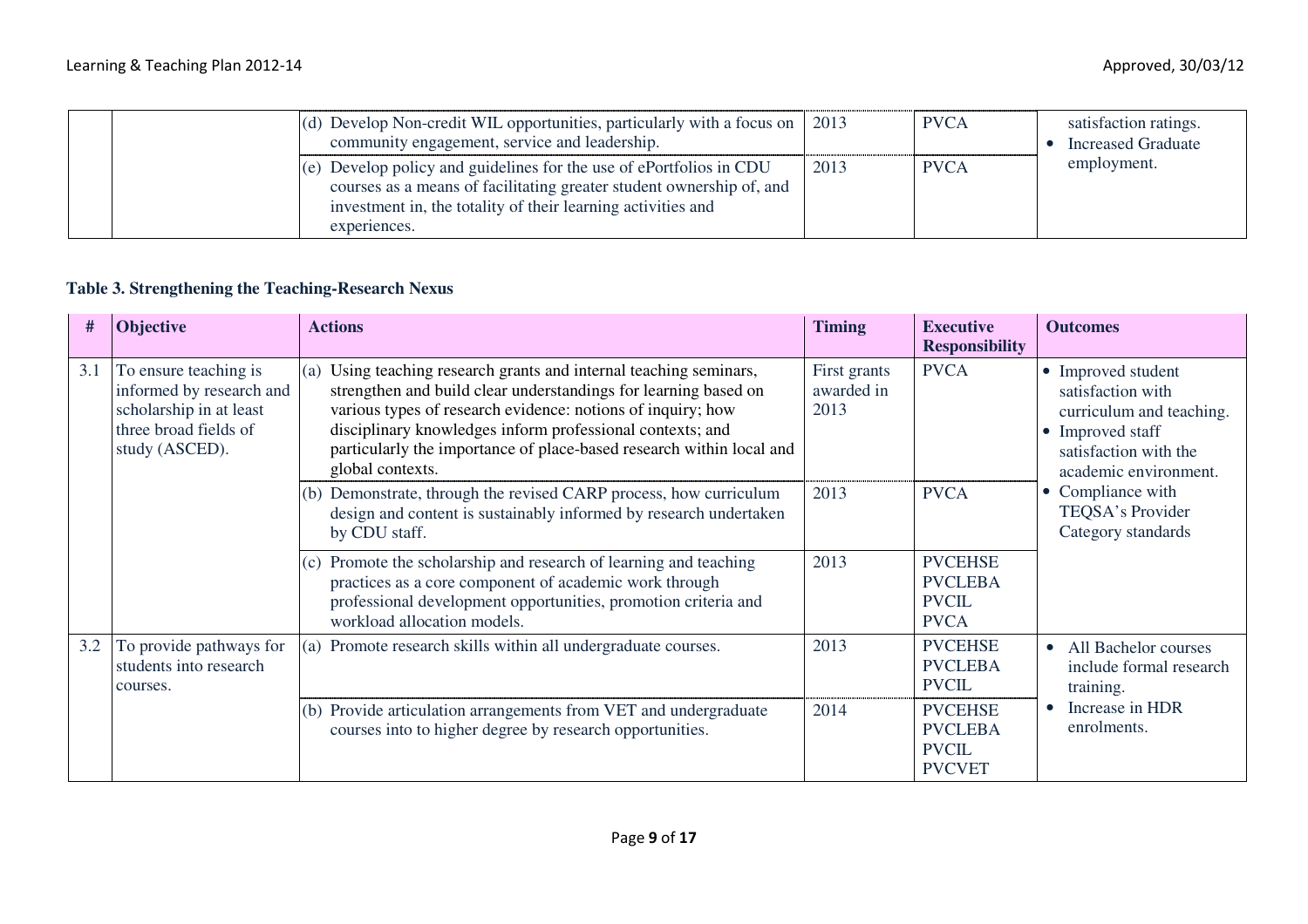## **Table 4. Improving Learnline**

| #   | Objective                                                                               | <b>Actions</b>                                                                                                                                                                                                                                | <b>Timing</b>                          | <b>Executive</b><br><b>Responsibility</b> | <b>Outcomes</b>                                                                                                             |
|-----|-----------------------------------------------------------------------------------------|-----------------------------------------------------------------------------------------------------------------------------------------------------------------------------------------------------------------------------------------------|----------------------------------------|-------------------------------------------|-----------------------------------------------------------------------------------------------------------------------------|
| 4.1 | To develop an inclusive<br>approach to Learnline                                        | (a) Establish Learnline Steering Group comprising representation from<br>Learnline users, providers and support.                                                                                                                              | <b>Start 2012</b>                      | <b>PVCA</b>                               | • Improved staff<br>satisfaction with                                                                                       |
|     | management to achieve a<br>shared understanding of,<br>and commitment to,<br>Learnline. | (b) Develop suite of Learnline strategic and operational policies,<br>commencing with a statement on minimum access requirements that<br>clarifies the position of Learnline with respect to CDU's various<br>student cohorts and modalities. | 2012                                   | <b>PVCA</b>                               | Learnline.<br>Risks (to students and<br>$\bullet$<br>CDU) of non-compliant<br>learning technologies<br>effectively managed. |
|     |                                                                                         | Establish criteria and develop a process that comprehensively<br>(c)<br>assesses learning technologies for formal implementation; and audit<br>in-use learning technologies for compliance with established<br>criteria.                      | End 2012                               | <b>PVCA</b>                               |                                                                                                                             |
| 4.2 | To ensure staff are<br>confident and competent<br>to operate Learnline.                 | (a) Establish a dedicated Learnline Training Facility.                                                                                                                                                                                        | End 2012                               | <b>PVCA</b>                               | • First PD and testing<br>activities occurring by<br>end 2012.                                                              |
|     |                                                                                         | (b) Promote in-house certified training for Learnline to ensure students<br>receive a professional teaching experience.                                                                                                                       | 2012                                   | <b>PVCA</b>                               | 100% academic staff to<br>$\bullet$<br>be Learnline certified by<br>end 2014 (80% by end<br>2013)                           |
|     |                                                                                         | (c) Introduce in-house certified training for Collaborate to ensure<br>students receive a professional teaching experience.                                                                                                                   | 2012                                   | <b>PVCA</b>                               | • All academic staff using<br>Collaborate to be<br>certified by end 2013.                                                   |
|     |                                                                                         | (d) Establish a capacity to record and monitor staff uptake and<br>maintenance of teaching qualifications and professional<br>development.                                                                                                    | 2012                                   | <b>EDCS</b>                               | Enhanced ability to<br>$\bullet$<br>report compliance with<br>qualification targets.                                        |
|     |                                                                                         | Provide in situ training and support for academic staff regarding<br>(e)<br>Learnline site development and utilisation, taking into consideration<br>staff member's teaching mode requirements, IT contexts and<br>teaching environments.     | Commencing<br>in 2012; then<br>ongoing | <b>PVCA</b>                               | • Improved staff and<br>student satisfaction with<br>Learnline Support.                                                     |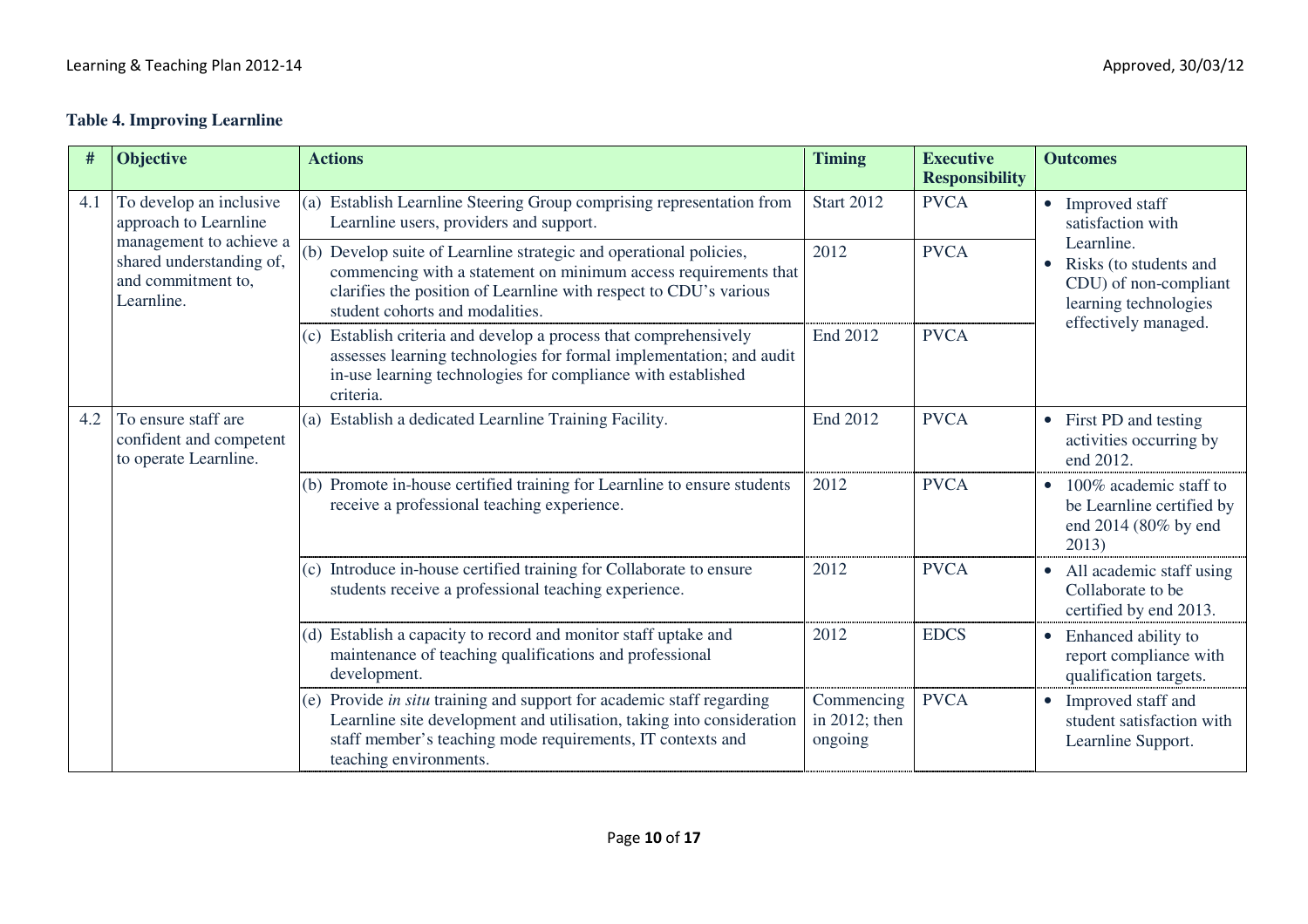| #   | <b>Objective</b>                                                    | <b>Actions</b>                                                                                                                                                                                                                                                                                        | <b>Timing</b>                          | <b>Executive</b><br><b>Responsibility</b>                         | <b>Outcomes</b>                                                                                              |
|-----|---------------------------------------------------------------------|-------------------------------------------------------------------------------------------------------------------------------------------------------------------------------------------------------------------------------------------------------------------------------------------------------|----------------------------------------|-------------------------------------------------------------------|--------------------------------------------------------------------------------------------------------------|
|     |                                                                     | (f) Conduct dedicated awareness-raising and training sessions for VET<br>staff about Learnline possibilities for VET delivery, incorporating<br>best practices from the Australian Flexible Learning Framework.                                                                                       | Commencing<br>in 2012; then<br>ongoing | <b>PVCA</b>                                                       | • Increased utilisation of<br>Learnline by VET staff.                                                        |
| 4.3 | To increase Learnline<br>capacity to facilitate<br>enhanced learner | Transfer from Wimba to Collaborate as the online classroom<br>(a)<br>technology in order to achieve greater stability and functionality.                                                                                                                                                              | S1, 2012                               | <b>PVCA</b>                                                       | • Improved staff and<br>student satisfaction with<br>Learnline.                                              |
|     | engagement.                                                         | (b) Implement Learnline Mobile to provide engagement options<br>tailored to students' choices of personal technology.                                                                                                                                                                                 | 2012                                   | <b>PVCA</b>                                                       | $\bullet$ > 50% HE and VET<br>students accessing<br>Learnline Mobile by end<br>2013                          |
|     |                                                                     | (c) Review text matching system (currently SafeAssign) and associated<br>policies and guidelines to ensure that assignment submission<br>processing is timely, and text-matching reports are value-adding are<br>appropriately interpreted by staff and students.                                     | End 2013                               | <b>PVCA</b>                                                       | • Improved staff<br>satisfaction with<br>Learnline.<br>Improve assignment<br>submission processing<br>speed. |
| 4.4 | To increase Learnline<br>sites and site availability.               | Finalise the development of Stage 1 Learnline Templates (including<br>(a)<br>unit outline, contacts and content) for HE and VET. Stage 1<br>templates are required for all HE units and VET courses irrespective<br>of their mode of delivery.                                                        | Mid 2012                               | <b>PVCA</b>                                                       | • Improved consistency<br>between accreditation/<br>registration documents<br>and Learnline resources        |
|     |                                                                     | (b) Finalise the development of Stage 2 "Fleximode" Templates<br>(including learning activities, collaboration tools, other assessment<br>items, and range of engagement methods) for HE and VET. Stage 2<br>templates are required for all HE units and VET courses that are<br>"Learnline reliant". | End 2013                               | <b>PVCA</b>                                                       | Improved accessibility<br>$\bullet$<br>for students to<br>educational and training<br>offerings              |
|     |                                                                     | (c) Ensure all HE units and VET courses have a Learnline Stage 1<br>template complete and online.                                                                                                                                                                                                     | End 2013                               | <b>PVCLEBA</b><br><b>PVCEHSE</b><br><b>PVCIL</b><br><b>PVCVET</b> |                                                                                                              |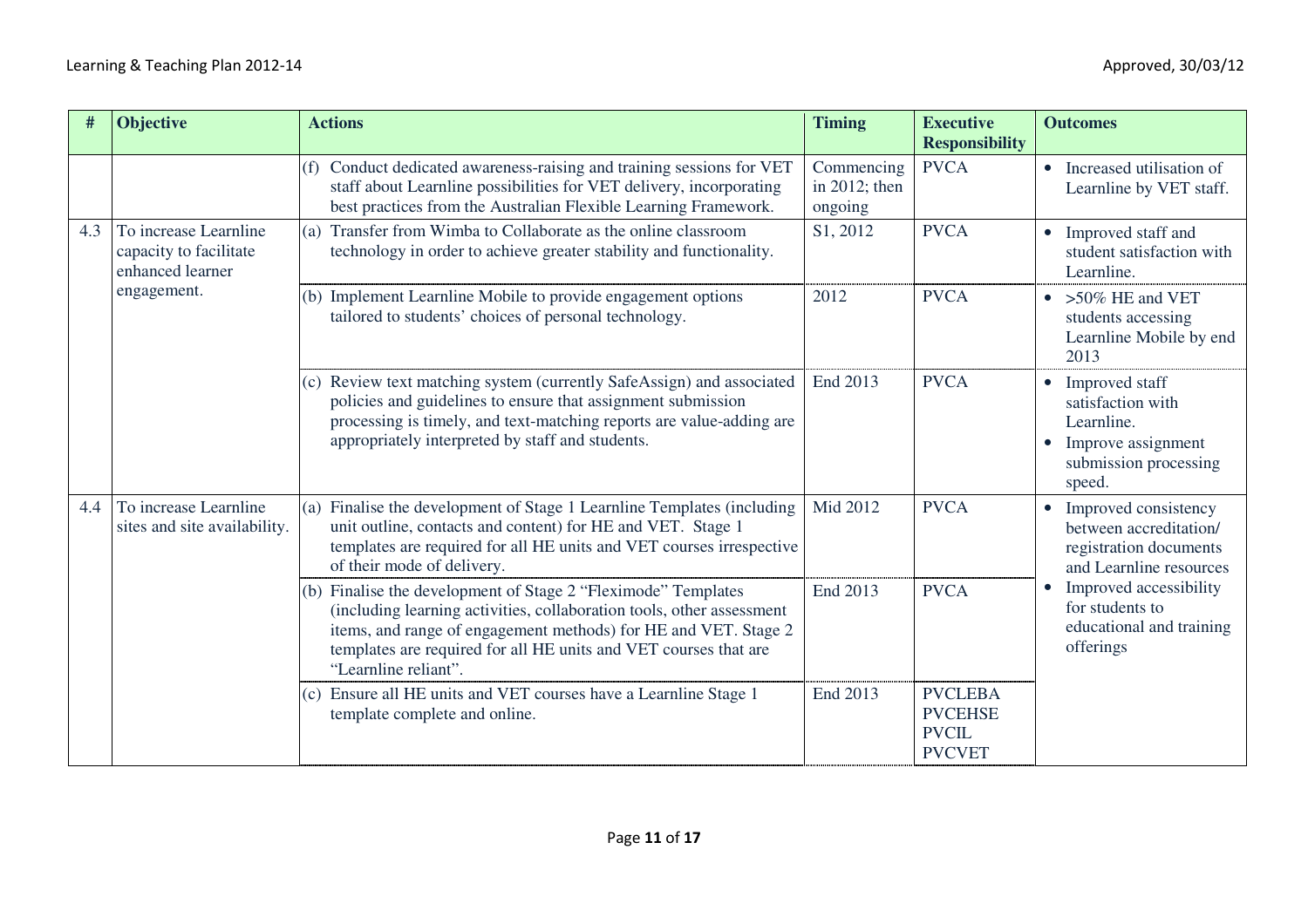| #   | <b>Objective</b>                               | <b>Actions</b>                                                                                                                                                                           | <b>Timing</b>    | <b>Executive</b><br><b>Responsibility</b>        | <b>Outcomes</b>                                                                                                                                                                                                                                                                                                     |
|-----|------------------------------------------------|------------------------------------------------------------------------------------------------------------------------------------------------------------------------------------------|------------------|--------------------------------------------------|---------------------------------------------------------------------------------------------------------------------------------------------------------------------------------------------------------------------------------------------------------------------------------------------------------------------|
|     |                                                | (d) Achieve completion of 80% HE unit Stage 2 templates<br>progressively over 3 year period.                                                                                             | 2012-2014        | <b>PVCLEBA</b><br><b>PVCEHSE</b><br><b>PVCIL</b> |                                                                                                                                                                                                                                                                                                                     |
|     |                                                | Achieve completion of 50% VET unit Stage 2 templates<br>(e)<br>progressively over 3 year period.                                                                                         | 2012-2014        | <b>PVCVET</b>                                    |                                                                                                                                                                                                                                                                                                                     |
| 4.5 | To increase public<br>confidence in Learnline. | Conduct a feasibility study into making Stage 1 Learnline unit sites<br>(a)<br>(and the Stage 1 components of Stage 2 sites), or copies thereof,<br>permanently available to the public. | <b>July 2012</b> | <b>PVCA</b>                                      | Greater public<br>$\bullet$<br>transparency of<br>educational and training<br>offerings.                                                                                                                                                                                                                            |
|     |                                                | (b) Develop Open Learnline Skills Development Unit (a not-for-credit,<br>generic skills Learnline unit that is open to the public).                                                      | SS 2012          | <b>PVCA</b>                                      | Improved student<br>$\bullet$<br>Learnline capabilities<br>prior to formal<br>enrolment.                                                                                                                                                                                                                            |
|     |                                                | (c) Deploy Learnline in Schools (Kormilda and Centralian Colleges).                                                                                                                      | 2012-2014        | <b>PVCA</b>                                      |                                                                                                                                                                                                                                                                                                                     |
| 4.6 | To maintain a stable and<br>effective learning | Maintain positive relationship with Managed Hosting, underpinned<br>(a)<br>by a detailed Contract and Communications Protocol.                                                           | Ongoing          | <b>PVCA</b>                                      | Increase in student and<br>$\bullet$<br>staff satisfaction with<br>Learnline.<br>$\leq 0.1\%$ unscheduled<br>$\bullet$<br>Learnline downtime.<br>$<5\%$ unscheduled<br>Collaborate class<br>disruptions in 2012; $\langle 3\% \rangle$<br>in 2013; $\lt 1\%$ in 2014.<br>Risks to Learnline<br>effectively managed. |
|     | technology environment.                        | Develop a Business Continuity Plan for Learnline, ensuring<br>(b)<br>minimum disruption to learning $\&$ teaching in the event of<br>disruption to Learnline technologies.               | End 2012         | <b>PVCA</b>                                      |                                                                                                                                                                                                                                                                                                                     |
| 4.7 | To expand CDU's<br>capacity to produce or      | (a) Launch the modified access grid and green screen facility (Orange<br>$6.2$ ).                                                                                                        | March 2012       | <b>PVCA</b>                                      | Increased student                                                                                                                                                                                                                                                                                                   |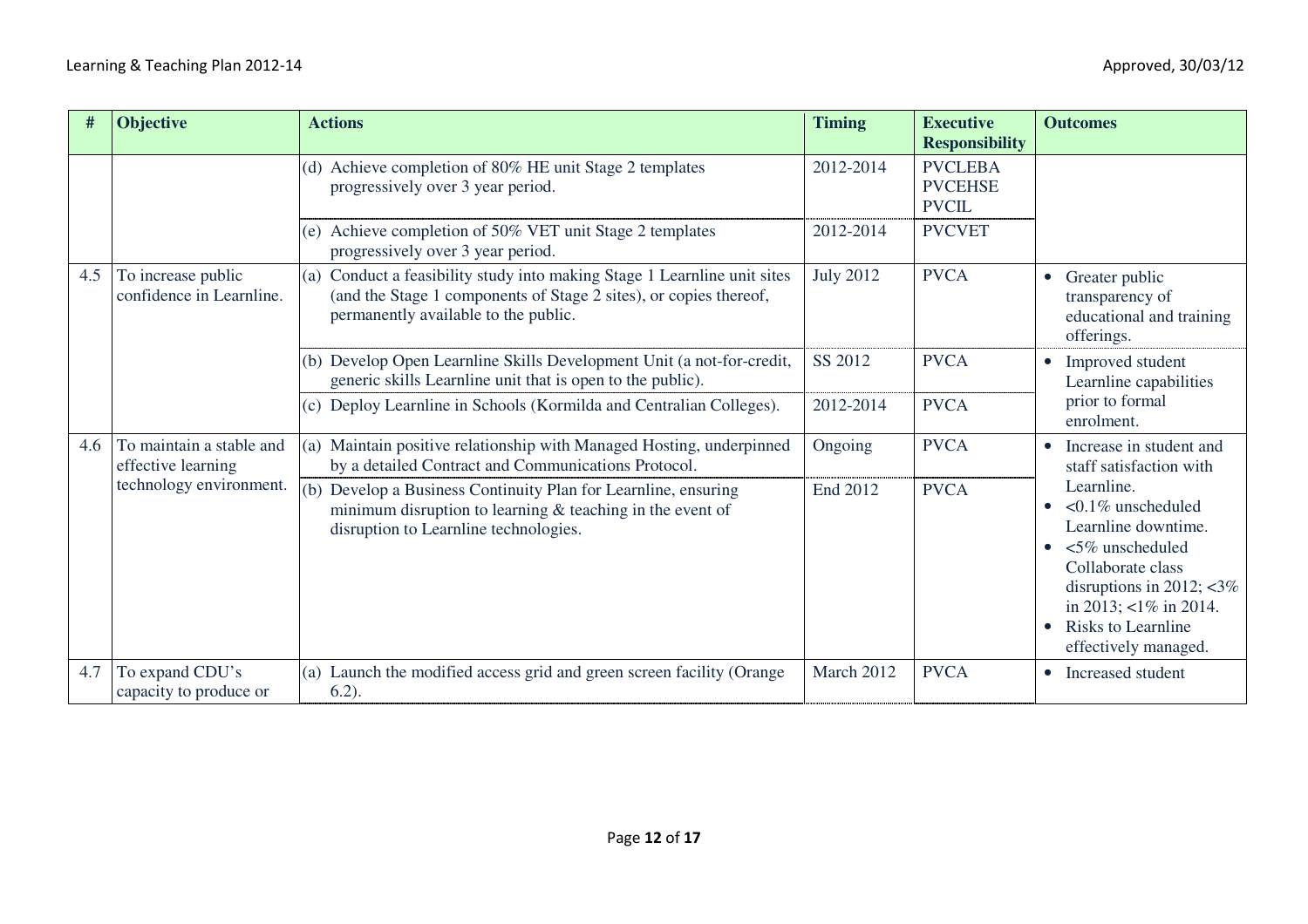| <b>Objective</b>                                                  | <b>Actions</b>                                                                                                                                                                                                                    | <b>Timing</b> | <b>Executive</b><br><b>Responsibility</b> | <b>Outcomes</b>                                                                                                                                                                                                    |
|-------------------------------------------------------------------|-----------------------------------------------------------------------------------------------------------------------------------------------------------------------------------------------------------------------------------|---------------|-------------------------------------------|--------------------------------------------------------------------------------------------------------------------------------------------------------------------------------------------------------------------|
| acquire and deploy high<br>quality digital learning<br>resources. | Establish and staff with creative and expert people a high end<br>(b)<br>innovative learning resources production studio, funded from the<br>SAF grant. (Attract commercial markets for surplus resource<br>production capacity.) | End 2012      | <b>PVCA</b>                               | satisfaction with quality<br>of learning resources<br>(using relevant items on<br>standard surveys).<br>10\% HE units include<br>new rich media resources<br>by 2013; with subsequent<br>growth targets to be set. |
|                                                                   | Implement a rich media management system, including business<br>(c)<br>rules, data storage and management, to ensure effective access by<br>students to learning content.                                                         | 2013          | <b>EDCS</b>                               | Improved online delivery<br>for students.<br>More efficient data<br>management.                                                                                                                                    |
|                                                                   | (d) Develop measures for determining extent of importing and<br>exporting of learning resources.                                                                                                                                  | End 2012      | <b>PVCA</b>                               | Import and export of<br>$\bullet$<br>Innovative learning<br>resources is balanced by<br>2014.                                                                                                                      |
|                                                                   | Establish policies and processes for acquiring, managing and<br>(e)<br>providing OER content for accredited offerings.                                                                                                            | End 2012      | <b>PVCA</b>                               |                                                                                                                                                                                                                    |

## **Table 5. Learning and Expanding Educational Activities through Collaborations**

|     | <b>Objective</b>                                                                                                                              | <b>Actions</b>                                                                                                                                                                                                                                                                                       | <b>Timing</b>      | <b>Executive</b><br><b>Responsibility</b> | <b>Outcomes</b>                                                       |
|-----|-----------------------------------------------------------------------------------------------------------------------------------------------|------------------------------------------------------------------------------------------------------------------------------------------------------------------------------------------------------------------------------------------------------------------------------------------------------|--------------------|-------------------------------------------|-----------------------------------------------------------------------|
| 5.1 | Expand CDU offerings<br>and grow enrolments<br>through partnerships with<br>other educational<br>providers nationally and<br>internationally. | (a) Develop collaborative courses with Flinders University and<br>enter into innovative models for cross-institutional access to<br>units.<br>(b) Develop collaborative courses with Australian National<br>University and enter into innovative models for cross-<br>institutional access to units. | Ongoing<br>Ongoing | <b>DVC</b><br><b>DVC</b>                  | Increase in number of<br>students utilising<br>collaborative courses. |
|     | 5.2 Expand CDU offerings                                                                                                                      | (a) Commence delivery via MEGA in Sydney.                                                                                                                                                                                                                                                            | Semester 2, 2012   | <b>PVCLEBA</b>                            | Increase in number of                                                 |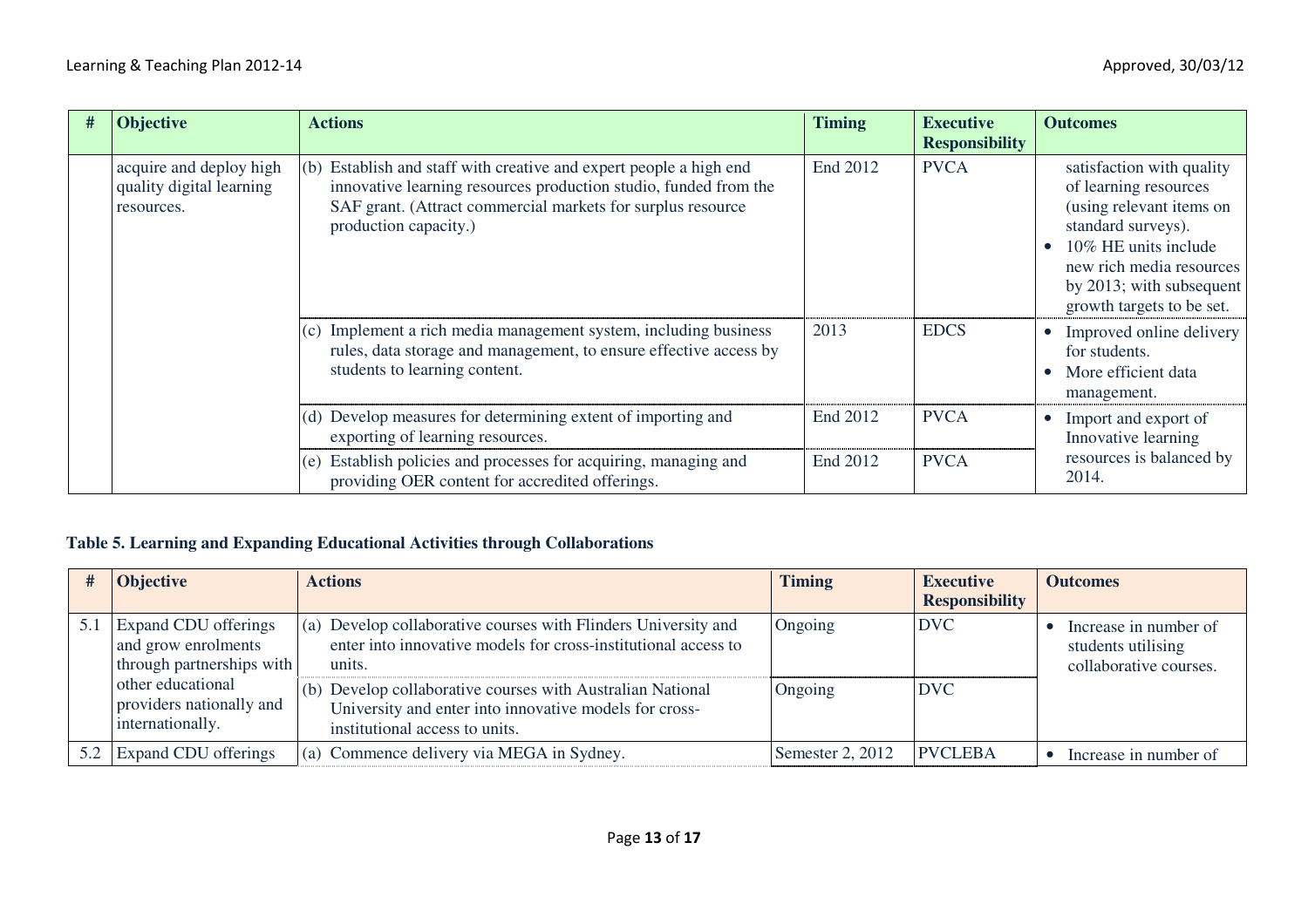| #   | <b>Objective</b>                                                                                                                                                                                                      | <b>Actions</b>                                                                                                                                                                                                                                                                                                                                      | <b>Timing</b>                                                                                          | <b>Executive</b><br><b>Responsibility</b> | <b>Outcomes</b>                                                                                                                                            |
|-----|-----------------------------------------------------------------------------------------------------------------------------------------------------------------------------------------------------------------------|-----------------------------------------------------------------------------------------------------------------------------------------------------------------------------------------------------------------------------------------------------------------------------------------------------------------------------------------------------|--------------------------------------------------------------------------------------------------------|-------------------------------------------|------------------------------------------------------------------------------------------------------------------------------------------------------------|
|     | and grow enrolments<br>through franchising CDU<br>courses.                                                                                                                                                            | (b) Explore additional franchise possibilities on shore and in other<br>countries.                                                                                                                                                                                                                                                                  | Ongoing                                                                                                | <b>DVC</b>                                | students enrolled in<br>franchise courses.<br>Improved quality of<br>$\bullet$<br>student experience in<br>franchise courses.                              |
| 5.3 | Engage in a dynamic and<br>collaborative relationship<br>with NTPFES for the<br>purposes of providing<br>credentialed professional<br>development<br>opportunities for the tri-<br>service and associated<br>markets. | Sign MoU to commence negotiations.<br>(a)                                                                                                                                                                                                                                                                                                           | Feb 2012                                                                                               | <b>PVCA</b>                               | Increase in number of<br>$\bullet$                                                                                                                         |
|     |                                                                                                                                                                                                                       | (b) Sign Agreement confirming establishment of a joint institute.                                                                                                                                                                                                                                                                                   | End 2012                                                                                               | <b>PVCA</b>                               | NTPFES staff enrolled                                                                                                                                      |
|     |                                                                                                                                                                                                                       | (c) Establish joint institute and appoint inaugural Director.                                                                                                                                                                                                                                                                                       | Early 2013                                                                                             | <b>PVCA</b>                               | in CDU courses.<br><b>Attract non-NTPFES</b><br>$\bullet$<br>students to the courses.<br><b>Increased NTPFES</b><br>$\bullet$<br>stakeholder satisfaction. |
|     |                                                                                                                                                                                                                       | (d) Develop a new suite of VET and HE courses primarily for the<br>Triservices but also with a view to wider markets, by:<br>reviewing current NTPFES VET courses; benchmarking<br>comparator courses; undertaking a needs analysis (including<br>stakeholder consultations); and taking maximum advantage of<br>existing CDU and NTPFES expertise. | <b>First Associate</b><br>Degree enrolments<br>2013;<br><b>First Degree</b><br>enrolments 2014         | <b>PVCA</b>                               |                                                                                                                                                            |
|     |                                                                                                                                                                                                                       | (e) Explore graduate study options.                                                                                                                                                                                                                                                                                                                 | <b>Start 2013</b>                                                                                      | <b>PVCA</b>                               |                                                                                                                                                            |
| 5.4 | In collaboration with<br>Indigenous stakeholders,<br>develop and implement a<br>framework for the mutual<br>recognition of higher<br>education between two                                                            | Develop genuinely cross-cultural model/s for formal<br>(a)<br>recognition of student learning.                                                                                                                                                                                                                                                      | First iteration of<br><b>Bicultural Higher</b><br>Education<br>Recognition<br>Framework by end<br>2012 | <b>PVCIL</b><br><b>PVCA</b>               | • Expanded capacity to<br>enter into genuine dual-<br>culture course<br>arrangements.<br>Increased student<br>$\bullet$<br>enrolments in MIKMR             |
|     | cultures.                                                                                                                                                                                                             | (b) Establish formal Agreement between CDU and the Mawul<br><b>Rom Association</b>                                                                                                                                                                                                                                                                  | June 2012                                                                                              | <b>PVCIL</b><br><b>PVCA</b>               |                                                                                                                                                            |
|     |                                                                                                                                                                                                                       | (c) Explore adaptation and adoption as appropriate of Batchelor<br>Institute of Indigenous Tertiary Education's Both-Ways<br>learning principles.                                                                                                                                                                                                   | Report by 2013                                                                                         | <b>PVCIL</b><br><b>PVCA</b>               |                                                                                                                                                            |
| 5.5 | Ensure appropriate risk                                                                                                                                                                                               | Establish an Education Partnerships Oversight Committee.<br>(a)                                                                                                                                                                                                                                                                                     | March 2012                                                                                             | <b>PVCA</b>                               | • All current and potential<br>educational                                                                                                                 |
|     | management and quality                                                                                                                                                                                                | (b) Establish and implement Framework for Collaborations.                                                                                                                                                                                                                                                                                           | March 2012                                                                                             | <b>PVCA</b>                               |                                                                                                                                                            |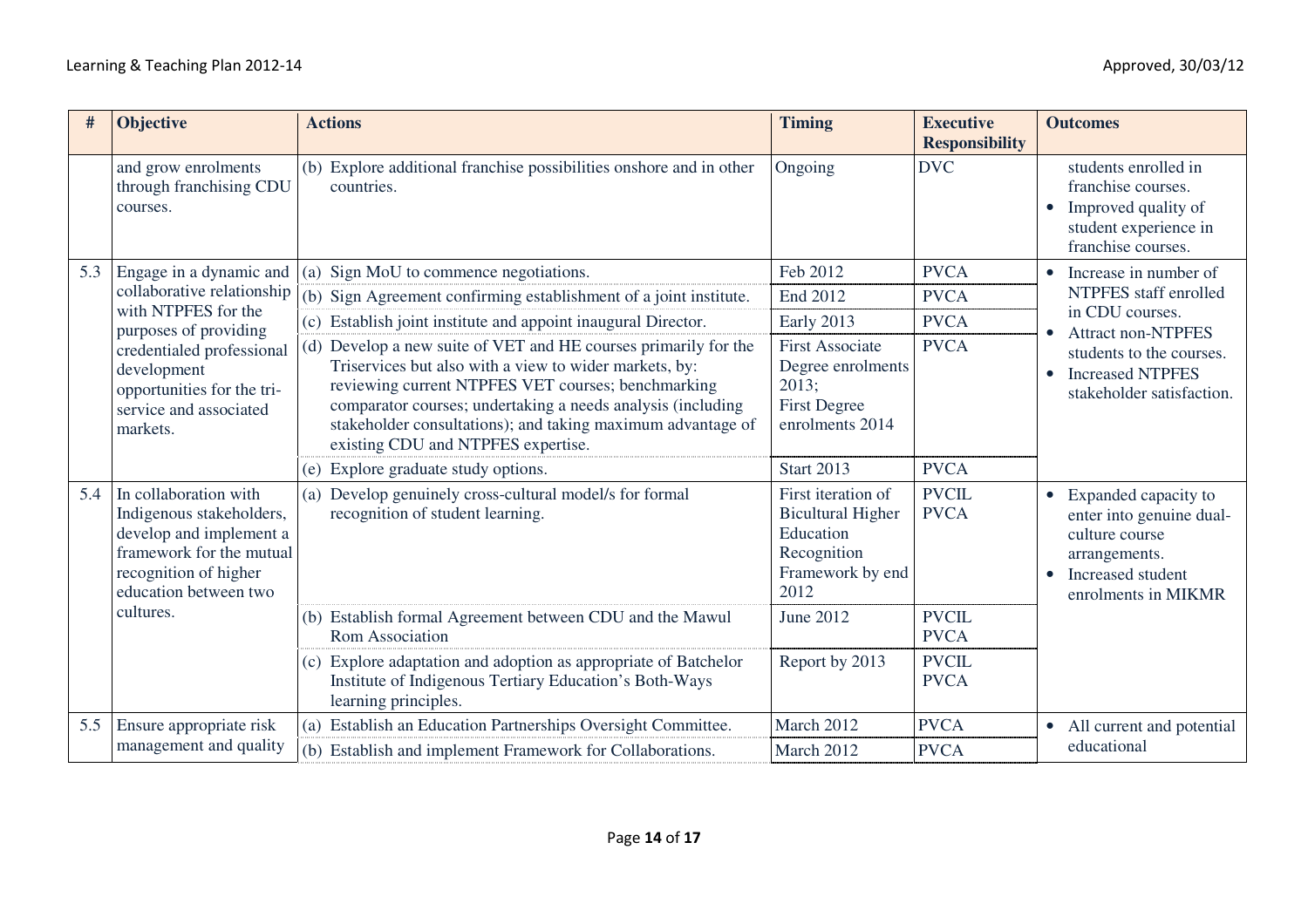| #   | <b>Objective</b>                                | <b>Actions</b>                                                                                                                                                        | <b>Timing</b> | <b>Executive</b><br><b>Responsibility</b> | <b>Outcomes</b>                                                                                       |
|-----|-------------------------------------------------|-----------------------------------------------------------------------------------------------------------------------------------------------------------------------|---------------|-------------------------------------------|-------------------------------------------------------------------------------------------------------|
|     | assurance of educational<br>collaborations.     | (c) Audit all institutional academic collaborations against the<br>Framework.                                                                                         | End 2012      | <b>PVCA</b>                               | collaborations are<br>effectively risk managed<br>and quality assured using<br>a developed framework. |
| 5.6 | Review the relationship<br>between CDU and OUA. | (a) Review the relationship with OUA, especially in the context of<br>CDU's relationships with Flinders University and ANU and<br>OUA's emerging strategic direction. | Mid 2012      | <b>PVCA</b>                               | Greater balance between<br>importing and exporting<br>units between CDU and                           |
|     |                                                 | (b) Develop policy regarding the use of OUA units in<br>specialisations.                                                                                              | Mid 2012      | <b>PVCA</b>                               | OUA.                                                                                                  |
|     |                                                 | (c) Decrease the reliance on OUA for enabling course offerings.                                                                                                       | General       | <b>PVCLEBA</b><br><b>PVCEHSE</b>          |                                                                                                       |
|     |                                                 | Where appropriate, transfer units from OUA to institutional<br>(d)<br>partnership arrangements.                                                                       | By end 2012   | <b>PVCLEBA</b><br><b>PVCEHSE</b>          |                                                                                                       |

#### **Glossary**

The following list provides full terms and definitions for acronyms and terms used in this Plan. Where appropriate, URLs are provided linking to further information. For more definitions please refer to the University Glossary (https://apps.cdu.edu.au/glossary/).

- AAIR ............... Australasian Association of Institutional Research (http://www.aair.org.au/)
- ACIKE ............. Australian Centre for indigenous Knowledges and Education (http://www.cdu.edu.au/acike)
- ACILITE .......... Australasian Society for Computers in Learning in Tertiary Education (http://www.ascilite.org.au/)
- ACODE ........... Australasian Council on Open and Distance Education (http://www.acode.edu.au/)
- AFLF ............... Australian Flexible Learning Framework (http://www.flexiblelearning.net.au/)
- AGS ................. Australian Graduate Survey (which includes CEQ and GDS)
- AQF ................. Australian Qualifications Framework (http://www.aqf.edu.au/)
- ASCED ............ Australian Standard Classification of Education (http://www.abs.gov.au/ausstats/abs@.nsf/0/D68A94314A3C62CBCA256AAF001FCA4F?opendocument)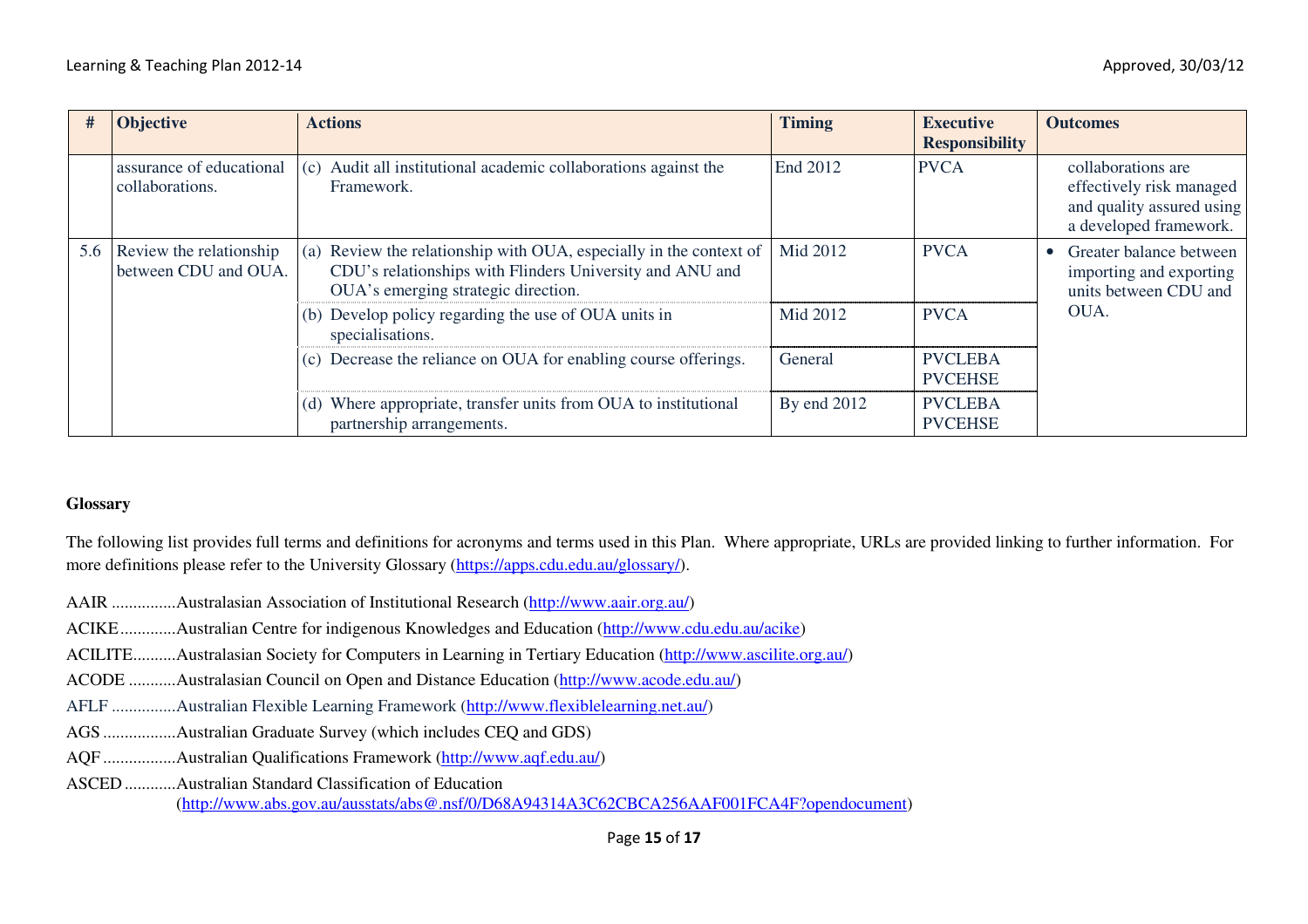| Bb Blackboard                                                                                                                                                                                                                                                                                                                                                                |
|------------------------------------------------------------------------------------------------------------------------------------------------------------------------------------------------------------------------------------------------------------------------------------------------------------------------------------------------------------------------------|
| BCPBusiness Continuity Plan                                                                                                                                                                                                                                                                                                                                                  |
| BIITE Batchelor Institute of Tertiary Education (http://www.batchelor.edu.au/)                                                                                                                                                                                                                                                                                               |
| CADAD Council of Australian Directors of Academic Development (http://www.cadad.edu.au/)                                                                                                                                                                                                                                                                                     |
| CARPCourse Accreditation and Reaccreditation (CDU's internal process for accrediting and reaccrediting courses and units).                                                                                                                                                                                                                                                   |
| CDUCharles Darwin University (http://www.cdu.edu.au/)                                                                                                                                                                                                                                                                                                                        |
| CEQ Course Experience Questionnaire                                                                                                                                                                                                                                                                                                                                          |
| CLA Collegiate Learning Assessment (an assessment tool proposed by DIISRTE)                                                                                                                                                                                                                                                                                                  |
| DIISRTEDepartment of Industry, Innovation, Science, Research and Tertiary Education (http://www.innovation.gov.au/)                                                                                                                                                                                                                                                          |
| EPOCEducational Partnerships Oversight Committee (a standing committee of VCAG)                                                                                                                                                                                                                                                                                              |
| Fleximode A comprehensive approach to providing education using a combination of methods that is appropriate for the engagement needs of different students.                                                                                                                                                                                                                 |
| FYEFirst Year Experience                                                                                                                                                                                                                                                                                                                                                     |
| GCTL(HE)Graduate Certificate in Teaching and Learning (Higher Education), a graduate qualification offered by CDU.                                                                                                                                                                                                                                                           |
| GDS Graduate Destination Survey                                                                                                                                                                                                                                                                                                                                              |
| HEHigher Education                                                                                                                                                                                                                                                                                                                                                           |
| HERDSA Higher Education Research and Development Society of Australasia (http://www.herdsa.org.au/)                                                                                                                                                                                                                                                                          |
| ISBInternational Student Barometer <sup>TM</sup> (http://www.i-graduate.org/services/international-student-barometer-and-student-barometer/)                                                                                                                                                                                                                                 |
| LearnlineLearnline is a collective term that refers to CDU's centrally supported system of flexible learning & teaching. It includes learning and teaching<br>technologies, resources, practices, support services and their operational policies and procedures (note that learning & teaching policies generally are the<br>responsibility of Academic Board via the LTC). |
| LSESLower Socio-economic Status                                                                                                                                                                                                                                                                                                                                              |
| LSGLearnline Steering Group                                                                                                                                                                                                                                                                                                                                                  |
| LTCLearning and Teaching Committee (a standing committee of Academic Board)                                                                                                                                                                                                                                                                                                  |
| MEGA Macquarie Education Group Australia (http://new.mega.edu.au/)                                                                                                                                                                                                                                                                                                           |
| MIKMR Masters of Indigenous Knowledges (Mawul Rom)                                                                                                                                                                                                                                                                                                                           |
| MoUMemorandum of Understanding                                                                                                                                                                                                                                                                                                                                               |
| MyCEQCDU's version of the CEQ, conducted with current students rather than graduates.                                                                                                                                                                                                                                                                                        |